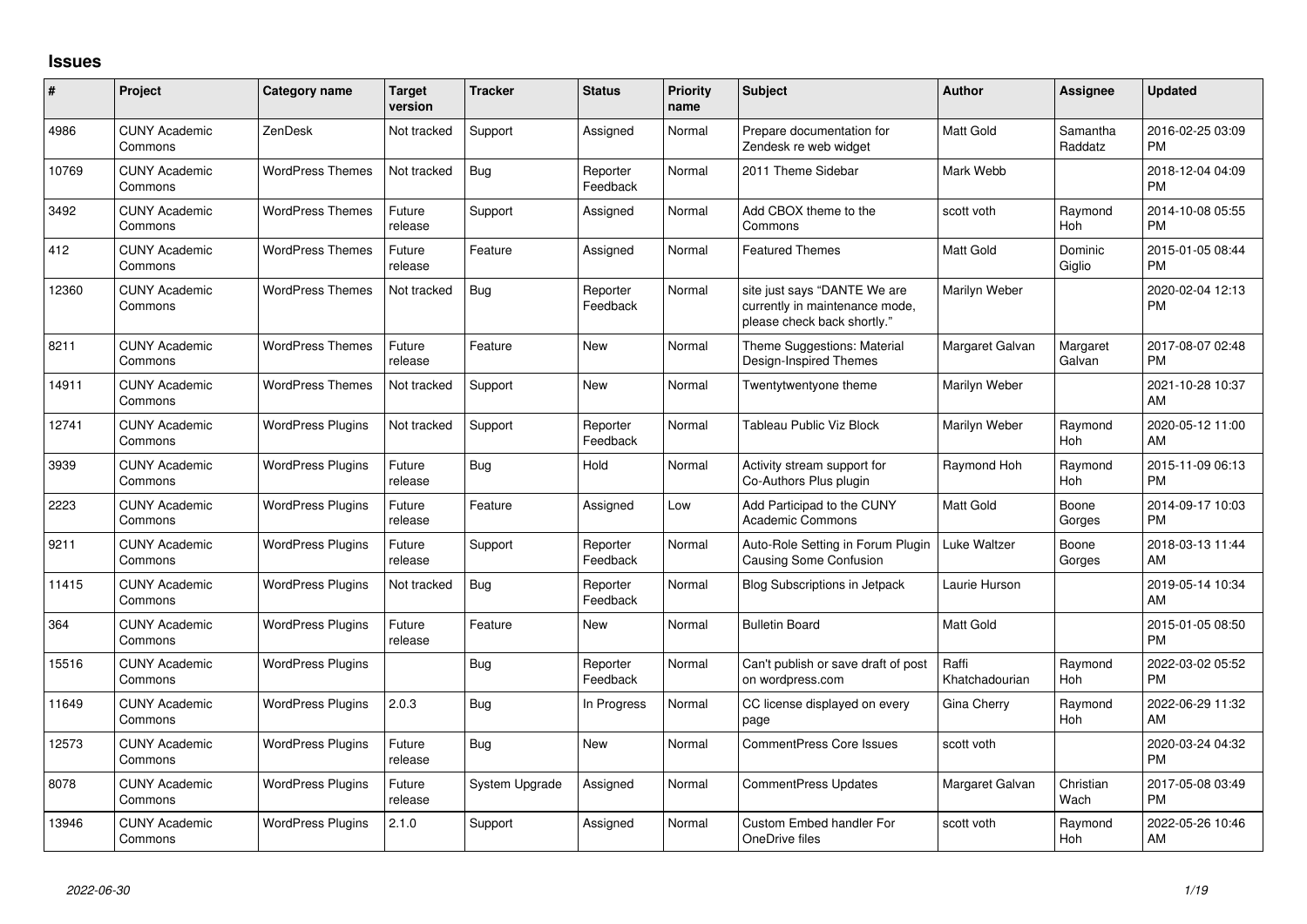| #     | Project                         | <b>Category name</b>     | <b>Target</b><br>version | <b>Tracker</b> | <b>Status</b>        | <b>Priority</b><br>name | <b>Subject</b>                                                | <b>Author</b>           | Assignee         | <b>Updated</b>                |
|-------|---------------------------------|--------------------------|--------------------------|----------------|----------------------|-------------------------|---------------------------------------------------------------|-------------------------|------------------|-------------------------------|
| 497   | <b>CUNY Academic</b><br>Commons | <b>WordPress Plugins</b> | Future<br>release        | Feature        | Assigned             | Normal                  | Drag and Drop Ordering on<br>Gallery Post Plugin              | <b>Matt Gold</b>        | Ron Rennick      | 2015-11-09 06:18<br><b>PM</b> |
| 14987 | <b>CUNY Academic</b><br>Commons | <b>WordPress Plugins</b> | Future<br>release        | Bug            | New                  | Normal                  | Elementor update causes<br>database freeze-up                 | Boone Gorges            | Boone<br>Gorges  | 2021-11-29 12:02<br><b>PM</b> |
| 9289  | <b>CUNY Academic</b><br>Commons | <b>WordPress Plugins</b> | Future<br>release        | Bug            | Reporter<br>Feedback | Normal                  | Email Users Plugin                                            | Laurie Hurson           | Boone<br>Gorges  | 2018-10-24 12:34<br><b>PM</b> |
| 12121 | <b>CUNY Academic</b><br>Commons | <b>WordPress Plugins</b> | 2.0.3                    | Feature        | Reporter<br>Feedback | Normal                  | Embedding H5P Iframes on<br><b>Commons Site</b>               | Laurie Hurson           | Boone<br>Gorges  | 2022-06-29 11:32<br>AM        |
| 11120 | <b>CUNY Academic</b><br>Commons | <b>WordPress Plugins</b> | Not tracked              | <b>Bug</b>     | Reporter<br>Feedback | Normal                  | Events Manager Events Not<br>Showing Up                       | Mark Webb               |                  | 2019-02-27 04:10<br><b>PM</b> |
| 8498  | <b>CUNY Academic</b><br>Commons | <b>WordPress Plugins</b> | Future<br>release        | Feature        | <b>New</b>           | Low                     | <b>Gravity Forms Email Users</b>                              | Raffi<br>Khatchadourian | Matt Gold        | 2017-10-13 12:58<br><b>PM</b> |
| 9947  | <b>CUNY Academic</b><br>Commons | <b>WordPress Plugins</b> | Future<br>release        | Feature        | Reporter<br>Feedback | Normal                  | Install H5P quiz plugin                                       | Matt Gold               | Boone<br>Gorges  | 2018-09-11 11:01<br>AM        |
| 16314 | <b>CUNY Academic</b><br>Commons | <b>WordPress Plugins</b> |                          | Feature        | <b>New</b>           | Normal                  | Install Multicollab plug-in?                                  | Raffi<br>Khatchadourian |                  | 2022-06-29 03:44<br><b>PM</b> |
| 1562  | <b>CUNY Academic</b><br>Commons | <b>WordPress Plugins</b> | Future<br>release        | Feature        | Assigned             | Low                     | Play with NYT Collaborative<br><b>Authoring Tool</b>          | <b>Matt Gold</b>        | Boone<br>Gorges  | 2015-01-05 08:47<br><b>PM</b> |
| 11788 | <b>CUNY Academic</b><br>Commons | <b>WordPress Plugins</b> | Future<br>release        | Support        | Reporter<br>Feedback | Normal                  | Plugin Request - Browse Aloud                                 | scott voth              |                  | 2019-09-24 08:42<br>AM        |
| 658   | <b>CUNY Academic</b><br>Commons | <b>WordPress Plugins</b> | Future<br>release        | Feature        | Assigned             | Normal                  | Rebulid Sitewide Tag Suggestion                               | Matt Gold               | Boone<br>Gorges  | 2015-01-05 08:47<br><b>PM</b> |
| 5826  | <b>CUNY Academic</b><br>Commons | <b>WordPress Plugins</b> | Future<br>release        | Support        | Reporter<br>Feedback | Normal                  | <b>Remove Subscription Options</b><br>plugin from directory   | Sarah Morgano           | Sarah<br>Morgano | 2016-10-21 04:14<br><b>PM</b> |
| 16319 | <b>CUNY Academic</b><br>Commons | <b>WordPress Plugins</b> | 2.0.3                    | Bug            | New                  | Normal                  | <b>Request for Events Calendar Pro</b><br>5.14.2 update       | Raymond Hoh             | Raymond<br>Hoh   | 2022-06-29 03:24<br><b>PM</b> |
| 6356  | <b>CUNY Academic</b><br>Commons | <b>WordPress Plugins</b> | Future<br>release        | Bug            | Reporter<br>Feedback | Low                     | Should Subscribe2 be<br>deprecated?                           | Luke Waltzer            |                  | 2017-03-20 12:20<br><b>PM</b> |
| 9515  | <b>CUNY Academic</b><br>Commons | <b>WordPress Plugins</b> | Not tracked              | <b>Bug</b>     | Reporter<br>Feedback | Normal                  | Text to Speech plugin - "More<br>Slowly" checkbox not working | scott voth              | Boone<br>Gorges  | 2018-06-13 02:26<br><b>PM</b> |
| 11545 | <b>CUNY Academic</b><br>Commons | <b>WordPress Plugins</b> | Not tracked              | Support        | New                  | Normal                  | <b>Twitter searches in WordPress</b>                          | Gina Cherry             | Matt Gold        | 2019-09-23 01:03<br><b>PM</b> |
| 9926  | <b>CUNY Academic</b><br>Commons | <b>WordPress Plugins</b> | Future<br>release        | Bug            | New                  | Normal                  | twitter-mentions-as-comments<br>cron jobs can run long        | Boone Gorges            | Boone<br>Gorges  | 2018-10-24 12:34<br><b>PM</b> |
| 3691  | <b>CUNY Academic</b><br>Commons | <b>WordPress Plugins</b> | Future<br>release        | Bug            | New                  | Normal                  | <b>WPMU Domain Mapping</b><br>Debugging on cdev               | Raymond Hoh             | Matt Gold        | 2014-12-12 09:04<br>AM        |
| 14983 | <b>CUNY Academic</b><br>Commons | WordPress (misc)         | Not tracked              | Support        | Reporter<br>Feedback | Normal                  | "Read More" tag not working                                   | Rebecca Krisel          | Raymond<br>Hoh   | 2021-11-23 01:17<br><b>PM</b> |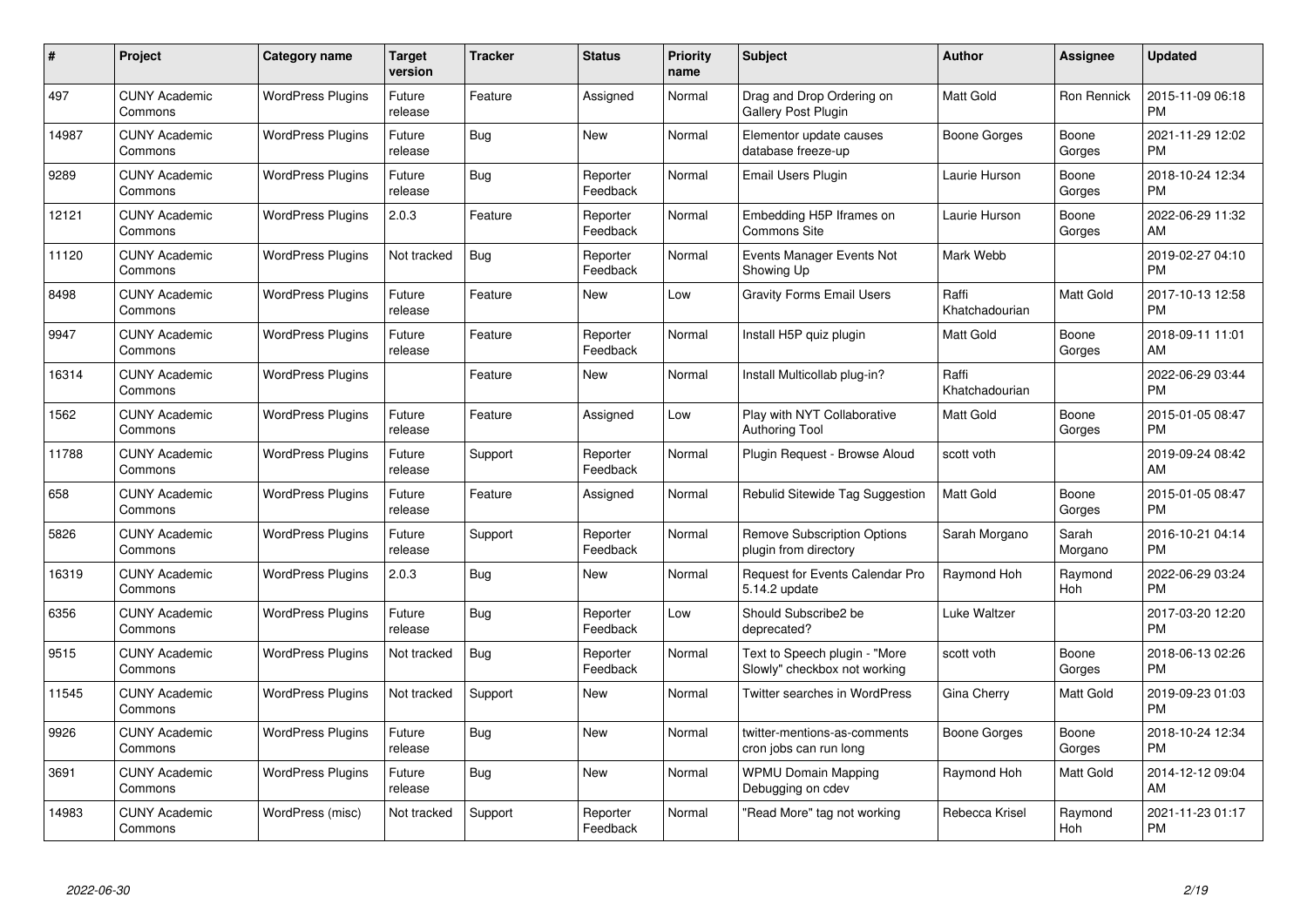| #     | Project                         | Category name    | Target<br>version | Tracker    | <b>Status</b>        | <b>Priority</b><br>name | <b>Subject</b>                                                                     | <b>Author</b>           | Assignee            | <b>Updated</b>                |
|-------|---------------------------------|------------------|-------------------|------------|----------------------|-------------------------|------------------------------------------------------------------------------------|-------------------------|---------------------|-------------------------------|
| 13835 | <b>CUNY Academic</b><br>Commons | WordPress (misc) | Future<br>release | Feature    | New                  | Normal                  | Allow OneSearch widget to have<br>'CUNY' as campus                                 | Boone Gorges            | Boone<br>Gorges     | 2021-11-19 12:39<br><b>PM</b> |
| 6332  | <b>CUNY Academic</b><br>Commons | WordPress (misc) | Future<br>release | Feature    | New                  | Normal                  | Allow uploaded files to be marked<br>as private in an ad hoc way                   | <b>Boone Gorges</b>     |                     | 2016-10-17 11:41<br><b>PM</b> |
| 14113 | <b>CUNY Academic</b><br>Commons | WordPress (misc) | Future<br>release | <b>Bug</b> | Hold                 | Normal                  | Block Editor Not Working on this<br>page - Json error                              | scott voth              | Boone<br>Gorges     | 2021-03-05 11:01<br>AM        |
| 2167  | <b>CUNY Academic</b><br>Commons | WordPress (misc) | Future<br>release | <b>Bug</b> | Assigned             | Normal                  | <b>CAC-Livestream Plugin Issues</b>                                                | Michael Smith           | Dominic<br>Giglio   | 2015-01-02 03:06<br><b>PM</b> |
| 6755  | <b>CUNY Academic</b><br>Commons | WordPress (misc) | Future<br>release | Bug        | New                  | Normal                  | Cannot Deactivate Plugin                                                           | Laura Kane              |                     | 2016-11-16 01:12<br><b>PM</b> |
| 11624 | <b>CUNY Academic</b><br>Commons | WordPress (misc) | Not tracked       | Support    | New                  | Normal                  | Change pages into posts or swap<br>database for a Commons site?                    | Stephen Klein           | Raymond<br>Hoh      | 2019-07-09 11:04<br>AM        |
| 9346  | <b>CUNY Academic</b><br>Commons | WordPress (misc) | Not tracked       | <b>Bug</b> | <b>New</b>           | Normal                  | Clone cetls.bmcc.cuny.edu for<br>development                                       | Owen Roberts            | Raymond<br>Hoh      | 2018-03-06 05:35<br><b>PM</b> |
| 3657  | <b>CUNY Academic</b><br>Commons | WordPress (misc) | Not tracked       | Feature    | <b>New</b>           | Normal                  | Create alert for GC email<br>addresses                                             | Matt Gold               | Matt Gold           | 2016-04-14 11:29<br><b>PM</b> |
| 636   | <b>CUNY Academic</b><br>Commons | WordPress (misc) | Not tracked       | Support    | Assigned             | Normal                  | Create Lynda.com-like Table of<br>Contents for Prospective Tutorial<br>Screencasts | Matt Gold               | scott voth          | 2016-02-23 03:12<br><b>PM</b> |
| 365   | <b>CUNY Academic</b><br>Commons | WordPress (misc) | Future<br>release | Feature    | Assigned             | Normal                  | <b>Create Mouseover Tooltips</b><br>throughout Site                                | Matt Gold               | Chris Stein         | 2015-11-09 06:18<br><b>PM</b> |
| 287   | <b>CUNY Academic</b><br>Commons | WordPress (misc) | Future<br>release | Feature    | Assigned             | Normal                  | Create troubleshooting tool for<br>account sign-up                                 | Matt Gold               | Boone<br>Gorges     | 2015-11-09 06:17<br><b>PM</b> |
| 16255 | <b>CUNY Academic</b><br>Commons | WordPress (misc) |                   | Bug        | New                  | Normal                  | Need to define 'MULTISITE'<br>constant in wp-config.php                            | Raymond Hoh             |                     | 2022-06-19 09:31<br>AM        |
| 14074 | <b>CUNY Academic</b><br>Commons | WordPress (misc) | Not tracked       | Support    | Reporter<br>Feedback | Normal                  | page password protection problem                                                   | Marilyn Weber           |                     | 2021-03-02 11:03<br>AM        |
| 10380 | <b>CUNY Academic</b><br>Commons | WordPress (misc) | Future<br>release | Feature    | In Progress          | Normal                  | Remove blacklisted plugins                                                         | Boone Gorges            |                     | 2022-04-26 12:00<br><b>PM</b> |
| 4388  | <b>CUNY Academic</b><br>Commons | WordPress (misc) | Future<br>release | Bug        | Assigned             | Normal                  | Repeated request for<br>authentication.                                            | Alice.Lynn<br>McMichael | Raymond<br>Hoh      | 2015-08-11 07:35<br><b>PM</b> |
| 1105  | <b>CUNY Academic</b><br>Commons | WordPress (misc) | Future<br>release | Feature    | Assigned             | Normal                  | Rephrase Blog Privacy Options                                                      | Matt Gold               | Samantha<br>Raddatz | 2015-11-09 06:19<br><b>PM</b> |
| 3759  | <b>CUNY Academic</b><br>Commons | WordPress (misc) | Future<br>release | Feature    | Assigned             | Normal                  | Review Interface for Adding Users<br>to Blogs                                      | <b>Matt Gold</b>        | Boone<br>Gorges     | 2015-03-24 05:52<br><b>PM</b> |
| 16245 | <b>CUNY Academic</b><br>Commons | WordPress (misc) |                   | Bug        | Reporter<br>Feedback | Normal                  | Save Button missing on<br><b>WordPress Profile page</b>                            | scott voth              | Raymond<br>Hoh      | 2022-06-16 03:09<br><b>PM</b> |
| 1508  | <b>CUNY Academic</b><br>Commons | WordPress (misc) | Future<br>release | Feature    | Assigned             | Normal                  | Share login cookies across<br>mapped domains                                       | Boone Gorges            | Boone<br>Gorges     | 2012-07-02 12:12<br>PM        |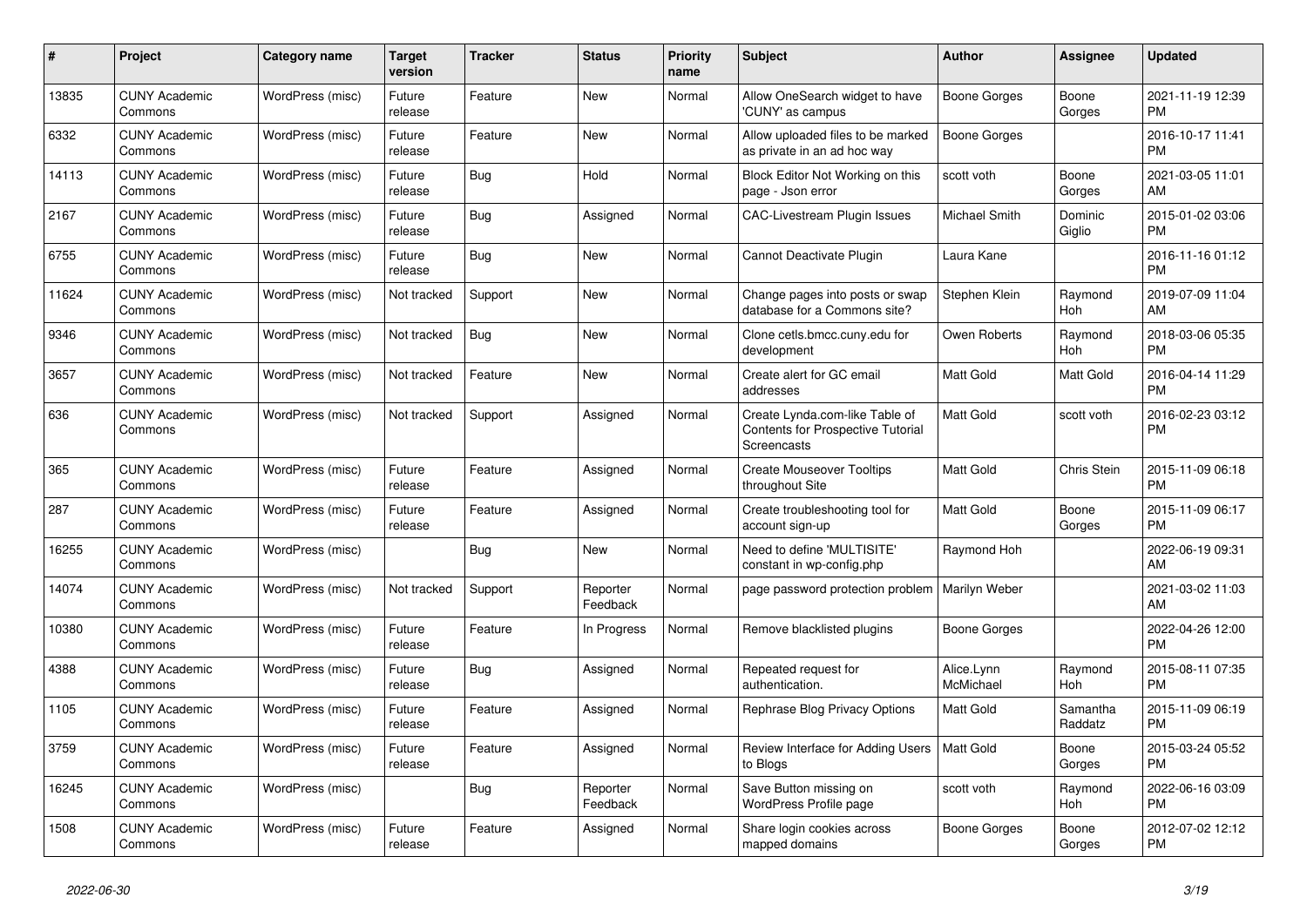| #     | Project                         | <b>Category name</b>    | <b>Target</b><br>version | <b>Tracker</b> | <b>Status</b>        | <b>Priority</b><br>name | <b>Subject</b>                                                                                               | <b>Author</b>    | <b>Assignee</b>     | <b>Updated</b>                |
|-------|---------------------------------|-------------------------|--------------------------|----------------|----------------------|-------------------------|--------------------------------------------------------------------------------------------------------------|------------------|---------------------|-------------------------------|
| 15767 | <b>CUNY Academic</b><br>Commons | WordPress (misc)        |                          | Support        | <b>New</b>           | Normal                  | Site loading slowly                                                                                          | scott voth       | Boone<br>Gorges     | 2022-04-04 08:56<br><b>PM</b> |
| 2175  | <b>CUNY Academic</b><br>Commons | WordPress (misc)        | Not tracked              | Support        | Assigned             | Normal                  | Subscibe 2 vs. Jetpack<br>subscription options                                                               | local admin      | Matt Gold           | 2016-01-26 04:58<br><b>PM</b> |
| 11024 | <b>CUNY Academic</b><br>Commons | WordPress (misc)        | Future<br>release        | <b>Bug</b>     | <b>New</b>           | Normal                  | Subsites should not show "you<br>should update your .htaccess<br>now" notice after permalink setting<br>save | Boone Gorges     |                     | 2019-01-28 01:35<br><b>PM</b> |
| 11843 | <b>CUNY Academic</b><br>Commons | WordPress (misc)        | Future<br>release        | Design/UX      | <b>New</b>           | Normal                  | Tweaking the Gutenberg Editor<br>Interface                                                                   | Laurie Hurson    |                     | 2022-04-26 12:00<br><b>PM</b> |
| 10040 | <b>CUNY Academic</b><br>Commons | WordPress (misc)        | Not tracked              | <b>Bug</b>     | Reporter<br>Feedback | Normal                  | User doesn't see full list of themes                                                                         | <b>Matt Gold</b> | Boone<br>Gorges     | 2018-07-25 10:12<br>AM        |
| 11449 | <b>CUNY Academic</b><br>Commons | WordPress - Media       | Not tracked              | Support        | Reporter<br>Feedback | Normal                  | Cloning Media Library for JITP<br>from Staging to Production Site                                            | Patrick DeDauw   | Boone<br>Gorges     | 2019-05-13 12:00<br><b>PM</b> |
| 11386 | <b>CUNY Academic</b><br>Commons | WordPress - Media       | Not tracked              | Support        | Reporter<br>Feedback | Normal                  | disappearing images                                                                                          | scott voth       | Boone<br>Gorges     | 2019-05-14 10:32<br>AM        |
| 14483 | <b>CUNY Academic</b><br>Commons | WordPress - Media       | Not tracked              | <b>Bug</b>     | Reporter<br>Feedback | Normal                  | Wordpress PDF Embed Stopped<br>Working after JITP Media Clone                                                | Patrick DeDauw   | Boone<br>Gorges     | 2021-05-20 01:51<br><b>PM</b> |
| 9941  | <b>CUNY Academic</b><br>Commons | Wiki                    | Not tracked              | Support        | Assigned             | Normal                  | Wiki functionality                                                                                           | Matt Gold        | Boone<br>Gorges     | 2018-06-26 10:57<br>AM        |
| 8675  | <b>CUNY Academic</b><br>Commons | User Onboarding         | Future<br>release        | <b>Bug</b>     | Reporter<br>Feedback | Low                     | Add new User search screen calls<br>for the input of email address but<br>doesn't work with one              | Paul Hebert      | Boone<br>Gorges     | 2017-10-11 11:17<br>AM        |
| 4222  | <b>CUNY Academic</b><br>Commons | User Experience         | Future<br>release        | Design/UX      | <b>New</b>           | Normal                  | Add information to 'Delete<br>Account' page                                                                  | Samantha Raddatz | scott voth          | 2015-06-26 11:35<br>AM        |
| 3473  | <b>CUNY Academic</b><br>Commons | <b>User Experience</b>  | Future<br>release        | Feature        | Assigned             | Normal                  | Commons profile: Add help info<br>about "Positions" replacing "title"                                        | Keith Miyake     | Samantha<br>Raddatz | 2015-11-09 02:28<br><b>PM</b> |
| 6298  | <b>CUNY Academic</b><br>Commons | User Experience         | Not tracked              | Design/UX      | Assigned             | Normal                  | Examine data from survey                                                                                     | <b>Matt Gold</b> | Margaret<br>Galvan  | 2016-10-14 12:16<br><b>PM</b> |
| 5316  | <b>CUNY Academic</b><br>Commons | <b>User Experience</b>  | Future<br>release        | Feature        | Assigned             | Normal                  | Prompt user email address<br>updates                                                                         | <b>Matt Gold</b> | Stephen Real        | 2016-12-21 03:30<br><b>PM</b> |
| 4661  | <b>CUNY Academic</b><br>Commons | User Experience         | Future<br>release        | Bug            | Assigned             | Normal                  | <b>Simplify Events text</b>                                                                                  | <b>Matt Gold</b> | Samantha<br>Raddatz | 2015-10-02 09:06<br><b>PM</b> |
| 3090  | <b>CUNY Academic</b><br>Commons | Twitter page            | Future<br>release        | Feature        | Assigned             | Normal                  | Prevent Retweets from showing<br>up on Commons twitter page                                                  | <b>Matt Gold</b> | Tahir Butt          | 2016-10-24 11:31<br>AM        |
| 8666  | <b>CUNY Academic</b><br>Commons | Teaching                | Not tracked              | Documentation  | Assigned             | Normal                  | Create Teaching on the Commons<br>Resource Page                                                              | <b>Matt Gold</b> | Laurie Hurson       | 2019-09-23 03:16<br><b>PM</b> |
| 6426  | <b>CUNY Academic</b><br>Commons | Spam/Spam<br>Prevention | Future<br>release        | Feature        | Assigned             | Normal                  | Force captcha on all comments?                                                                               | <b>Matt Gold</b> | <b>Tahir Butt</b>   | 2016-10-24 02:06<br><b>PM</b> |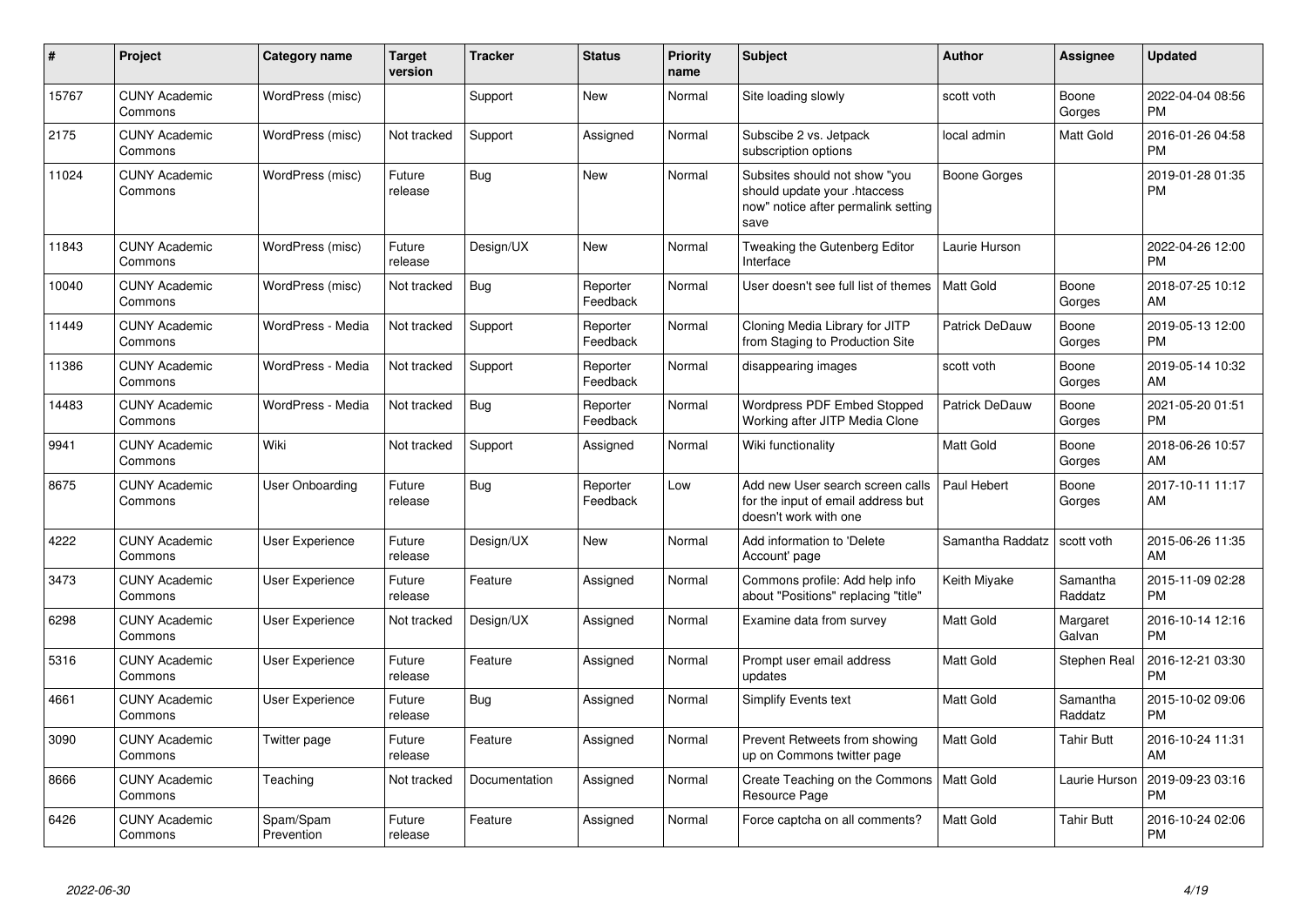| #     | Project                         | <b>Category name</b>     | <b>Target</b><br>version | Tracker    | <b>Status</b>        | <b>Priority</b><br>name | <b>Subject</b>                                                                                                                                        | Author                  | <b>Assignee</b>     | <b>Updated</b>                |
|-------|---------------------------------|--------------------------|--------------------------|------------|----------------------|-------------------------|-------------------------------------------------------------------------------------------------------------------------------------------------------|-------------------------|---------------------|-------------------------------|
| 5182  | <b>CUNY Academic</b><br>Commons | Social Paper             | Future<br>release        | Design/UX  | New                  | Normal                  | "Publishing" a private paper on<br>social paper?                                                                                                      | Raffi<br>Khatchadourian | Boone<br>Gorges     | 2016-10-13 04:12<br>PM.       |
| 5488  | <b>CUNY Academic</b><br>Commons | Social Paper             | Future<br>release        | Bug        | New                  | Normal                  | Add a "last edited by" field to<br>Social Paper group directories                                                                                     | Boone Gorges            |                     | 2016-04-21 10:05<br><b>PM</b> |
| 5199  | <b>CUNY Academic</b><br>Commons | Social Paper             | Future<br>release        | Feature    | New                  | Normal                  | add tables to the SP editor                                                                                                                           | Marilyn Weber           |                     | 2016-10-24 11:27<br>AM        |
| 5489  | <b>CUNY Academic</b><br>Commons | Social Paper             | Future<br>release        | Feature    | New                  | Normal                  | Asc/desc sorting for Social Paper<br>directories                                                                                                      | <b>Boone Gorges</b>     |                     | 2016-04-21 10:06<br><b>PM</b> |
| 5058  | <b>CUNY Academic</b><br>Commons | Social Paper             | Future<br>release        | Feature    | <b>New</b>           | Low                     | Can there be a clearer signal that<br>even when comments have<br>already been made you add<br>comments by clicking on the side?<br>(SP suggestion #5) | Marilyn Weber           | Samantha<br>Raddatz | 2016-02-11 10:24<br><b>PM</b> |
| 13975 | <b>CUNY Academic</b><br>Commons | Social Paper             | Not tracked              | Support    | Reporter<br>Feedback | Normal                  | can't approve comments on Social<br>Paper paper                                                                                                       | Marilyn Weber           |                     | 2021-02-12 09:33<br>AM.       |
| 5183  | <b>CUNY Academic</b><br>Commons | Social Paper             | Future<br>release        | Design/UX  | New                  | Normal                  | Creating a new paper when<br>viewing an existing paper                                                                                                | Raffi<br>Khatchadourian | Samantha<br>Raddatz | 2016-02-02 12:09<br><b>PM</b> |
| 5397  | <b>CUNY Academic</b><br>Commons | Social Paper             | Future<br>release        | Feature    | New                  | Normal                  | frustrating to have to<br>enable/disable in SP                                                                                                        | Marilyn Weber           | Samantha<br>Raddatz | 2016-04-20 03:39<br><b>PM</b> |
| 5050  | <b>CUNY Academic</b><br>Commons | Social Paper             | Future<br>release        | Feature    | New                  | Low                     | Making comments visible in SP<br>editing mode (SP suggestion #1)                                                                                      | Marilyn Weber           | Samantha<br>Raddatz | 2019-09-17 11:10<br><b>PM</b> |
| 5282  | <b>CUNY Academic</b><br>Commons | Social Paper             | Future<br>release        | Bug        | New                  | Normal                  | Replying via email directs to paper<br>but not individual comment.                                                                                    | Marilyn Weber           | Raymond<br>Hoh      | 2016-03-02 01:48<br><b>PM</b> |
| 5053  | <b>CUNY Academic</b><br>Commons | Social Paper             | Future<br>release        | Feature    | New                  | Low                     | Scrollable menu to add readers<br>(SP suggestion #4)                                                                                                  | Marilyn Weber           | Samantha<br>Raddatz | 2016-04-21 05:21<br><b>PM</b> |
| 5052  | <b>CUNY Academic</b><br>Commons | Social Paper             | Future<br>release        | Feature    | <b>New</b>           | Low                     | Sentence by sentence or line by<br>line comments (SP suggestion #3)                                                                                   | Marilyn Weber           | Boone<br>Gorges     | 2016-02-11 10:24<br><b>PM</b> |
| 7981  | <b>CUNY Academic</b><br>Commons | Social Paper             | Future<br>release        | Bug        | New                  | Normal                  | Social Paper comments should<br>not go to spam                                                                                                        | Luke Waltzer            | Boone<br>Gorges     | 2018-04-16 03:52<br><b>PM</b> |
| 5205  | <b>CUNY Academic</b><br>Commons | Social Paper             | Future<br>release        | Feature    | New                  | Normal                  | Social Paper folders                                                                                                                                  | Marilyn Weber           |                     | 2016-02-11 10:24<br><b>PM</b> |
| 7663  | <b>CUNY Academic</b><br>Commons | Social Paper             | Future<br>release        | Bug        | <b>New</b>           | Normal                  | Social Paper notifications not<br>formatted correctly on secondary<br>sites                                                                           | Boone Gorges            | Boone<br>Gorges     | 2018-04-16 03:52<br><b>PM</b> |
| 8898  | <b>CUNY Academic</b><br>Commons | Social Paper             | Not tracked              | Feature    | Assigned             | Normal                  | Usage data on docs and social<br>paper                                                                                                                | Matt Gold               | Matt Gold           | 2017-11-16 11:32<br>AM        |
| 13331 | <b>CUNY Academic</b><br>Commons | Site cloning             | Future<br>release        | <b>Bug</b> | New                  | Normal                  | Combine Site Template and Clone   Boone Gorges<br>operations                                                                                          |                         | Jeremy Felt         | 2021-11-19 12:39<br><b>PM</b> |
| 13048 | <b>CUNY Academic</b><br>Commons | Shortcodes and<br>embeds | Future<br>release        | Feature    | New                  | Normal                  | Jupyter Notebooks support                                                                                                                             | Boone Gorges            |                     | 2020-07-14 11:46<br>AM        |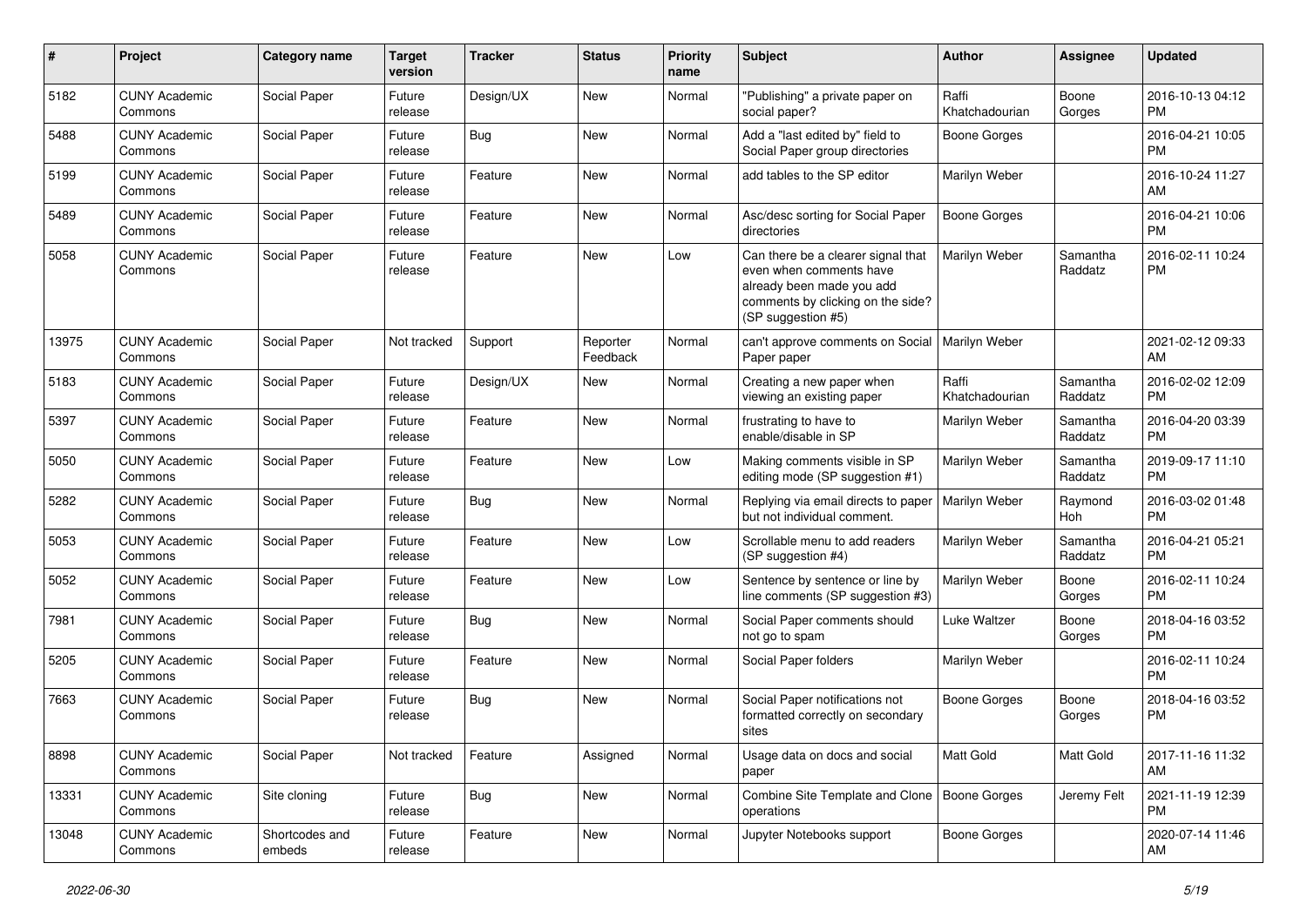| #     | <b>Project</b>                  | Category name  | <b>Target</b><br>version | <b>Tracker</b> | <b>Status</b>        | <b>Priority</b><br>name | <b>Subject</b>                                                    | <b>Author</b>    | Assignee            | <b>Updated</b>                |
|-------|---------------------------------|----------------|--------------------------|----------------|----------------------|-------------------------|-------------------------------------------------------------------|------------------|---------------------|-------------------------------|
| 9729  | <b>CUNY Academic</b><br>Commons | <b>SEO</b>     | Not tracked              | Support        | New                  | Normal                  | 503 Errors showing on<br>newlaborforum.cuny.edu                   | Diane Krauthamer | Raymond<br>Hoh      | 2018-05-22 04:48<br><b>PM</b> |
| 3662  | <b>CUNY Academic</b><br>Commons | <b>SEO</b>     | Future<br>release        | Feature        | Assigned             | Normal                  | Duplicate Content/SEO/Google<br>issues                            | Matt Gold        | Raymond<br>Hoh      | 2015-04-13 04:37<br><b>PM</b> |
| 3002  | <b>CUNY Academic</b><br>Commons | Search         | Future<br>release        | Feature        | Assigned             | Normal                  | Overhaul CAC search by using<br>external search appliance         | Boone Gorges     | Boone<br>Gorges     | 2020-07-15 03:05<br><b>PM</b> |
| 6671  | <b>CUNY Academic</b><br>Commons | Reply By Email | Not tracked              | Bug            | Assigned             | Normal                  | "Post too often" RBE error<br>message                             | Matt Gold        | Raymond<br>Hoh      | 2016-11-11 09:55<br>AM        |
| 13430 | <b>CUNY Academic</b><br>Commons | Reply By Email | Not tracked              | Bug            | <b>New</b>           | Normal                  | Delay in RBE                                                      | Luke Waltzer     | Raymond<br>Hoh      | 2020-10-13 11:16<br>AM        |
| 8976  | <b>CUNY Academic</b><br>Commons | Reply By Email | Not tracked              | Feature        | Assigned             | Normal                  | Package RBE new topics posting?                                   | <b>Matt Gold</b> | Raymond<br>Hoh      | 2017-12-04 02:34<br><b>PM</b> |
| 8991  | <b>CUNY Academic</b><br>Commons | Reply By Email | Not tracked              | Bug            | Hold                 | Normal                  | RBE duplicate email message<br>issue                              | <b>Matt Gold</b> | Raymond<br>Hoh      | 2018-02-18 08:53<br><b>PM</b> |
| 3369  | <b>CUNY Academic</b><br>Commons | Reply By Email | Not tracked              | Outreach       | Hold                 | Normal                  | Release reply by email to WP<br>plugin directory                  | <b>Matt Gold</b> | Raymond<br>Hoh      | 2016-03-01 12:46<br><b>PM</b> |
| 16177 | <b>CUNY Academic</b><br>Commons | Reply By Email |                          | <b>Bug</b>     | <b>New</b>           | Normal                  | Switch to Inbound mode for RBE                                    | Raymond Hoh      | Raymond<br>Hoh      | 2022-05-30 04:32<br><b>PM</b> |
| 11860 | <b>CUNY Academic</b><br>Commons | Registration   | Future<br>release        | Feature        | <b>New</b>           | Normal                  | Ensure Students Are Aware They<br>Can Use Aliases At Registration | scott voth       |                     | 2019-09-24 08:46<br>AM        |
| 308   | <b>CUNY Academic</b><br>Commons | Registration   | Future<br>release        | Feature        | <b>New</b>           | Normal                  | Group recommendations for<br>signup process                       | Boone Gorges     | Samantha<br>Raddatz | 2015-11-09 05:07<br><b>PM</b> |
| 370   | <b>CUNY Academic</b><br>Commons | Registration   | Future<br>release        | Feature        | Assigned             | High                    | <b>Guest Accounts</b>                                             | <b>Matt Gold</b> | Matt Gold           | 2015-04-09 09:33<br><b>PM</b> |
| 5225  | <b>CUNY Academic</b><br>Commons | Registration   | Future<br>release        | Feature        | Assigned             | Normal                  | On-boarding Issues                                                | Luke Waltzer     | Samantha<br>Raddatz | 2016-02-12 02:58<br><b>PM</b> |
| 10273 | <b>CUNY Academic</b><br>Commons | Registration   | Not tracked              | Support        | Reporter<br>Feedback | Normal                  | users combining CF and campus<br>address                          | Marilyn Weber    |                     | 2019-09-18 10:58<br>AM        |
| 940   | <b>CUNY Academic</b><br>Commons | Redmine        | Future<br>release        | Feature        | Assigned             | Low                     | Communication with users after<br>releases                        | <b>Matt Gold</b> | Dominic<br>Giglio   | 2012-09-09 04:36<br><b>PM</b> |
| 3615  | <b>CUNY Academic</b><br>Commons | Redmine        | Not tracked              | Feature        | <b>New</b>           | Low                     | Create Redmine issues via email                                   | Dominic Giglio   | Boone<br>Gorges     | 2017-11-16 11:36<br>AM        |
| 11945 | <b>CUNY Academic</b><br>Commons | Reckoning      | Future<br>release        | Feature        | Reporter<br>Feedback | Normal                  | Add Comments bubble to<br>Reckoning views                         | Boone Gorges     | Boone<br>Gorges     | 2019-11-12 05:14<br><b>PM</b> |
| 3509  | <b>CUNY Academic</b><br>Commons | Publicity      | 1.7                      | Publicity      | New                  | Normal                  | Create 1.7 digital signage imagery                                | Micki Kaufman    | Marilyn<br>Weber    | 2014-10-01 12:40<br><b>PM</b> |
| 9643  | <b>CUNY Academic</b><br>Commons | Publicity      | Not tracked              | Feature        | <b>New</b>           | Normal                  | Create a page on the Commons<br>for logos etc.                    | Stephen Real     | Stephen Real        | 2018-04-24 10:53<br>AM        |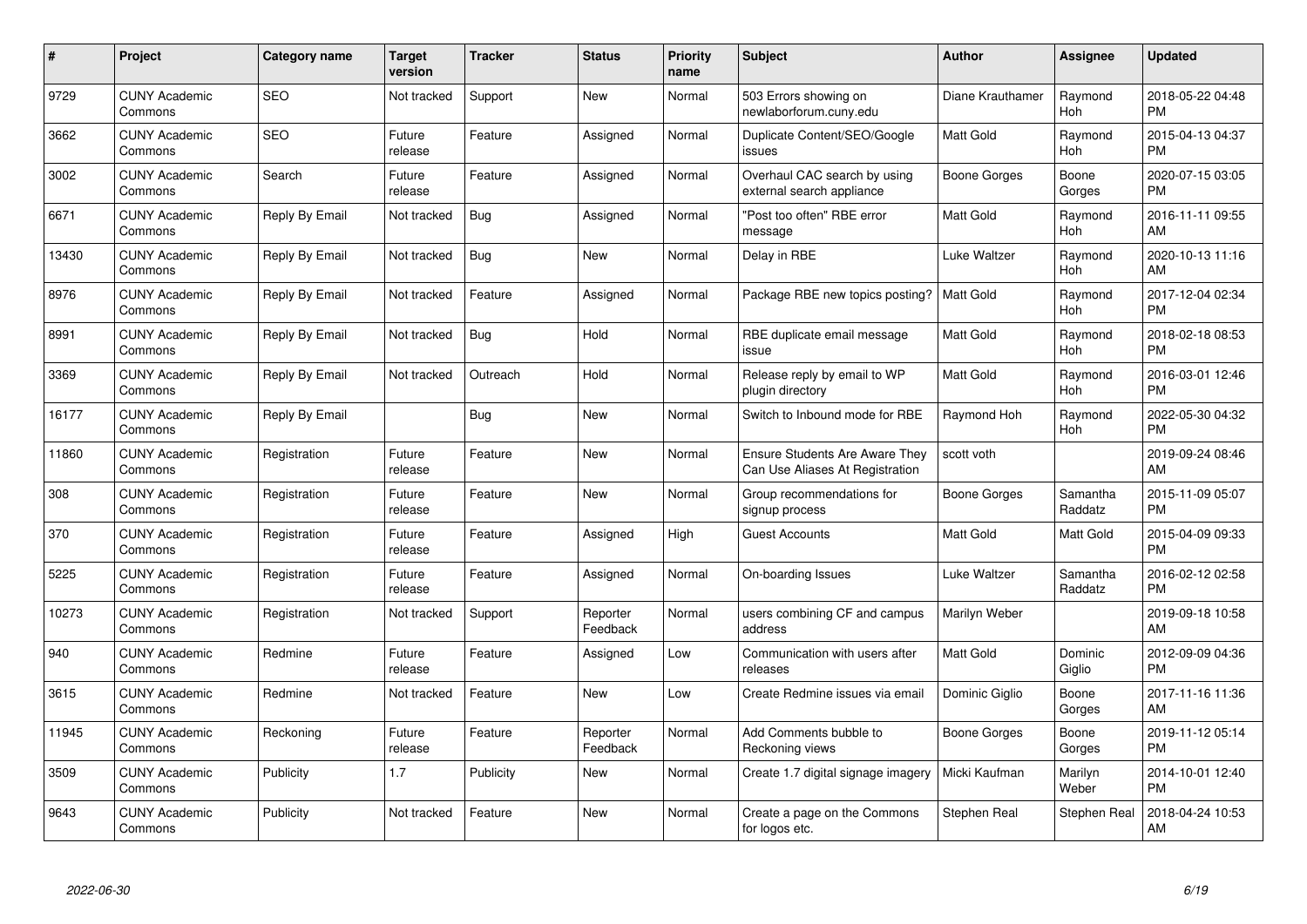| #     | Project                         | <b>Category name</b>    | <b>Target</b><br>version | <b>Tracker</b> | <b>Status</b>        | Priority<br>name | <b>Subject</b>                                                                 | <b>Author</b>       | <b>Assignee</b>     | <b>Updated</b>                |
|-------|---------------------------------|-------------------------|--------------------------|----------------|----------------------|------------------|--------------------------------------------------------------------------------|---------------------|---------------------|-------------------------------|
| 6115  | <b>CUNY Academic</b><br>Commons | Publicity               | Not tracked              | Feature        | Assigned             | Normal           | create digital signage for GC                                                  | <b>Matt Gold</b>    | scott voth          | 2016-10-11 10:09<br><b>PM</b> |
| 6014  | <b>CUNY Academic</b><br>Commons | Publicity               | Future<br>release        | Publicity      | Reporter<br>Feedback | Normal           | Google search listing                                                          | <b>Matt Gold</b>    | Boone<br>Gorges     | 2016-09-21 03:48<br><b>PM</b> |
| 3510  | <b>CUNY Academic</b><br>Commons | Publicity               | 1.7                      | Publicity      | Assigned             | Normal           | Post on the News Blog re: 'My<br>Commons'                                      | Micki Kaufman       | Sarah<br>Morgano    | 2014-10-15 11:18<br>AM        |
| 3506  | <b>CUNY Academic</b><br>Commons | Publicity               | 1.7                      | Publicity      | New                  | Normal           | Prepare 1.7 email messaging                                                    | Micki Kaufman       | Micki<br>Kaufman    | 2014-10-01 12:36<br><b>PM</b> |
| 12247 | <b>CUNY Academic</b><br>Commons | Publicity               | Not tracked              | Support        | New                  | Normal           | <b>Screenshot of First Commons</b><br>Homepage                                 | scott voth          | scott voth          | 2020-01-14 12:08<br><b>PM</b> |
| 3511  | <b>CUNY Academic</b><br>Commons | Publicity               | 1.7                      | Publicity      | Assigned             | Normal           | Social media for 1.7                                                           | Micki Kaufman       | Sarah<br>Morgano    | 2014-10-14 03:32<br><b>PM</b> |
| 5827  | <b>CUNY Academic</b><br>Commons | <b>Public Portfolio</b> | Future<br>release        | Bug            | Assigned             | Normal           | Academic Interests square bracket<br>links not working                         | l scott voth        | Chris Stein         | 2016-08-11 11:59<br><b>PM</b> |
| 3220  | <b>CUNY Academic</b><br>Commons | <b>Public Portfolio</b> | Future<br>release        | Feature        | Assigned             | Normal           | Add indent/outdent option to<br>Formatting Buttons on Profile<br>Page          | <b>Matt Gold</b>    | Boone<br>Gorges     | 2014-05-21 10:39<br>PM.       |
| 3042  | <b>CUNY Academic</b><br>Commons | <b>Public Portfolio</b> | Future<br>release        | Feature        | Assigned             | Normal           | Browsing member interests                                                      | <b>Matt Gold</b>    | Boone<br>Gorges     | 2015-03-21 09:04<br>PM.       |
| 14184 | <b>CUNY Academic</b><br>Commons | <b>Public Portfolio</b> | Future<br>release        | Feature        | New                  | Normal           | Centralized mechanism for storing<br>Campus affiliations                       | <b>Boone Gorges</b> | Boone<br>Gorges     | 2022-01-04 11:35<br>AM        |
| 4404  | <b>CUNY Academic</b><br>Commons | <b>Public Portfolio</b> | Future<br>release        | Design/UX      | Assigned             | Normal           | Change color of permissions info<br>on portfolio editing interface             | Matt Gold           | Samantha<br>Raddatz | 2015-08-11 05:28<br><b>PM</b> |
| 2753  | <b>CUNY Academic</b><br>Commons | Public Portfolio        | Future<br>release        | Feature        | New                  | Normal           | Create actual actual tagification in<br>academic interests and other<br>fields | Micki Kaufman       | Boone<br>Gorges     | 2015-01-05 08:52<br>PM.       |
| 4253  | <b>CUNY Academic</b><br>Commons | Public Portfolio        | Future<br>release        | Design/UX      | New                  | Normal           | Encourage users to add portfolio<br>content                                    | Samantha Raddatz    | Samantha<br>Raddatz | 2015-07-07 11:32<br>AM        |
| 2013  | <b>CUNY Academic</b><br>Commons | <b>Public Portfolio</b> | Future<br>release        | Feature        | Assigned             | Low              | Have Profile Privacy Options show   Matt Gold<br>up only for filled-in fields  |                     | Boone<br>Gorges     | 2015-11-09 06:09<br>PM.       |
| 3048  | <b>CUNY Academic</b><br>Commons | <b>Public Portfolio</b> | Future<br>release        | Feature        | New                  | Low              | Images for rich text profile fields                                            | Boone Gorges        | Boone<br>Gorges     | 2014-02-19 12:56<br>PM.       |
| 2832  | <b>CUNY Academic</b><br>Commons | <b>Public Portfolio</b> | Future<br>release        | Feature        | Assigned             | Normal           | Improve interface for (not)<br>auto-linking profile fields                     | Boone Gorges        | Chris Stein         | 2015-01-05 08:52<br>PM        |
| 3770  | <b>CUNY Academic</b><br>Commons | <b>Public Portfolio</b> | Future<br>release        | Feature        | Assigned             | Normal           | Improve Layout/Formatting of<br>Positions Area on Public Portfolios            | Matt Gold           | Chris Stein         | 2015-04-01 09:17<br><b>PM</b> |
| 3768  | <b>CUNY Academic</b><br>Commons | Public Portfolio        | Future<br>release        | Feature        | Assigned             | Normal           | Institutions/Past positions on<br>public portfolios                            | Matt Gold           | Boone<br>Gorges     | 2018-04-23 10:44<br>AM        |
| 10354 | <b>CUNY Academic</b><br>Commons | Public Portfolio        | Future<br>release        | Feature        | New                  | Normal           | Opt out of Having a Profile Page                                               | scott voth          | Chris Stein         | 2020-05-12 10:43<br>AM        |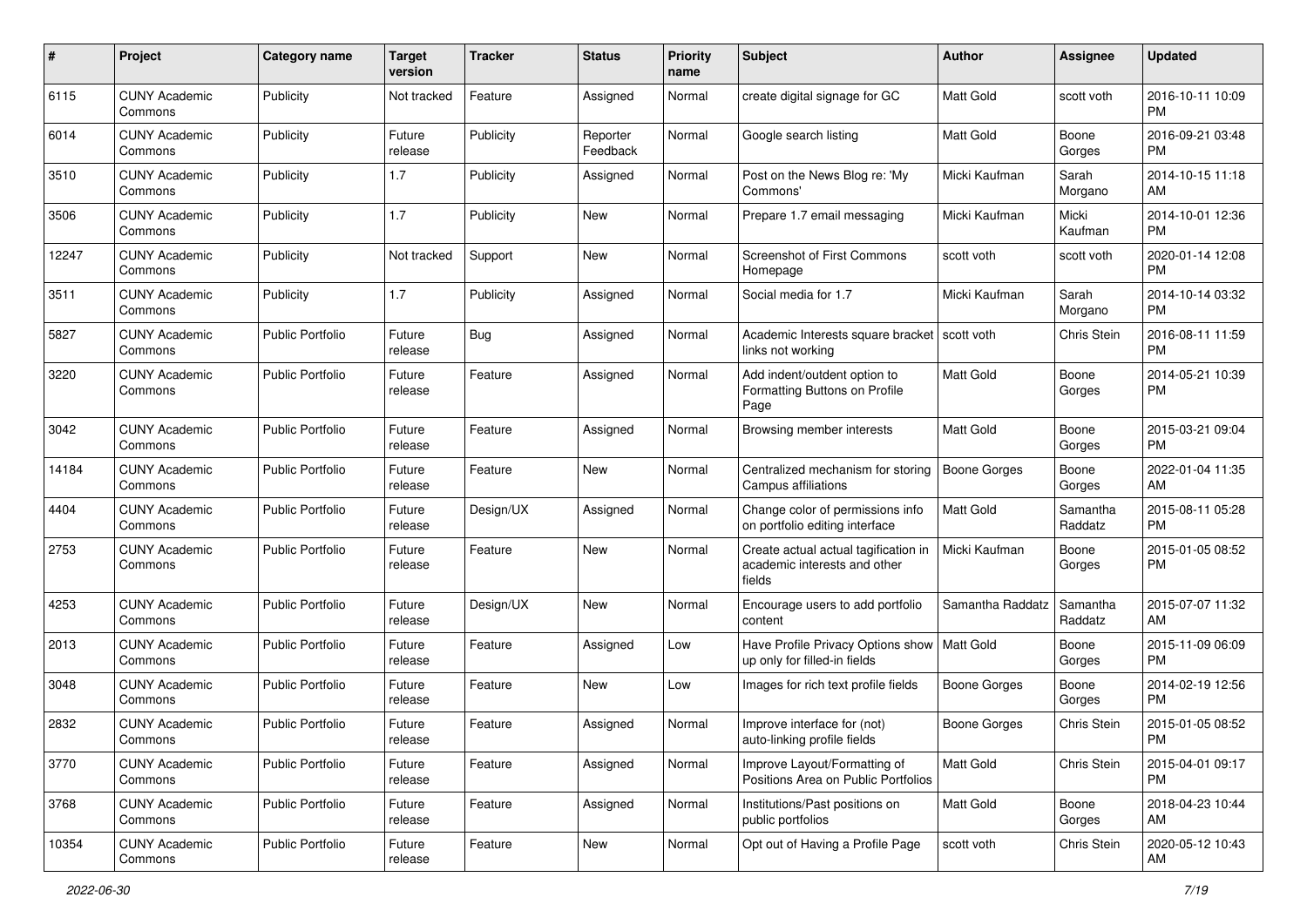| $\pmb{\#}$ | <b>Project</b>                  | <b>Category name</b>    | <b>Target</b><br>version | <b>Tracker</b> | <b>Status</b>        | <b>Priority</b><br>name | <b>Subject</b>                                                                             | <b>Author</b>           | Assignee            | <b>Updated</b>                |
|------------|---------------------------------|-------------------------|--------------------------|----------------|----------------------|-------------------------|--------------------------------------------------------------------------------------------|-------------------------|---------------------|-------------------------------|
| 4622       | <b>CUNY Academic</b><br>Commons | <b>Public Portfolio</b> | Future<br>release        | Design/UX      | New                  | Normal                  | <b>Profile Visibility Settings</b>                                                         | Samantha Raddatz        | Samantha<br>Raddatz | 2015-09-21 12:18<br><b>PM</b> |
| 2881       | <b>CUNY Academic</b><br>Commons | <b>Public Portfolio</b> | Future<br>release        | Feature        | Assigned             | Normal                  | Redesign the UX for Profiles                                                               | Chris Stein             | <b>Chris Stein</b>  | 2016-10-13 12:45<br><b>PM</b> |
| 11496      | <b>CUNY Academic</b><br>Commons | <b>Public Portfolio</b> | 1.15.2                   | Support        | New                  | Normal                  | Replace Twitter Icon on Member<br>Portfolio page                                           | scott voth              | Boone<br>Gorges     | 2019-06-06 01:03<br><b>PM</b> |
| 14787      | <b>CUNY Academic</b><br>Commons | <b>Plugin Packages</b>  | Future<br>release        | Feature        | <b>New</b>           | Normal                  | Creating a "Design" plugin<br>package                                                      | Laurie Hurson           | scott voth          | 2022-04-27 04:56<br><b>PM</b> |
| 10794      | <b>CUNY Academic</b><br>Commons | Performance             | Not tracked              | <b>Bug</b>     | New                  | Normal                  | Memcached connection<br>occasionally breaks                                                | <b>Boone Gorges</b>     | Boone<br>Gorges     | 2018-12-06 03:30<br><b>PM</b> |
| 15242      | <b>CUNY Academic</b><br>Commons | Performance             | Not tracked              | Bug            | Reporter<br>Feedback | Normal                  | Slugist site                                                                               | Raffi<br>Khatchadourian | Boone<br>Gorges     | 2022-02-07 11:14<br>AM        |
| 14908      | <b>CUNY Academic</b><br>Commons | Performance             |                          | <b>Bug</b>     | <b>New</b>           | Normal                  | Stale object cache on cdev                                                                 | Raymond Hoh             | Boone<br>Gorges     | 2021-12-07 09:45<br>AM        |
| 5955       | <b>CUNY Academic</b><br>Commons | Outreach                | Future<br>release        | Feature        | Assigned             | Normal                  | Create auto-newsletter for<br>commons members                                              | <b>Matt Gold</b>        | Luke Waltzer        | 2016-08-30 10:34<br>AM        |
| 9895       | <b>CUNY Academic</b><br>Commons | Onboarding              | Future<br>release        | Feature        | Assigned             | Normal                  | Add "Accept Invitation"<br>link/button/function to Group<br>and/or Site invitation emails? | Luke Waltzer            | Boone<br>Gorges     | 2018-06-07 12:42<br><b>PM</b> |
| 8440       | <b>CUNY Academic</b><br>Commons | Onboarding              | Not tracked              | <b>Bug</b>     | <b>New</b>           | Normal                  | Create Test Email Accounts for<br><b>Onboarding Project</b>                                | Stephen Real            | Stephen Real        | 2017-08-01 09:49<br><b>PM</b> |
| 9028       | <b>CUNY Academic</b><br>Commons | Onboarding              | Future<br>release        | Feature        | Assigned             | Normal                  | suggest groups to new members<br>during the registration process                           | Matt Gold               | Chris Stein         | 2018-10-24 12:34<br><b>PM</b> |
| 3330       | <b>CUNY Academic</b><br>Commons | My Commons              | Future<br>release        | Feature        | Assigned             | Normal                  | "Commons Information" tool                                                                 | Boone Gorges            | Chris Stein         | 2014-09-22 08:46<br><b>PM</b> |
| 3536       | <b>CUNY Academic</b><br>Commons | My Commons              | Future<br>release        | Feature        | Assigned             | Normal                  | Infinite Scroll on My Commons<br>page                                                      | <b>Matt Gold</b>        | Raymond<br>Hoh      | 2015-04-13 04:42<br><b>PM</b> |
| 3565       | <b>CUNY Academic</b><br>Commons | My Commons              | Not tracked              | Documentation  | New                  | Normal                  | Load Newest inconsistencies                                                                | Chris Stein             | scott voth          | 2015-11-09 01:16<br><b>PM</b> |
| 3517       | <b>CUNY Academic</b><br>Commons | My Commons              | Future<br>release        | Feature        | Assigned             | Normal                  | Mute/Unmute My Commons<br>updates                                                          | Matt Gold               | Raymond<br>Hoh      | 2015-11-09 01:19<br><b>PM</b> |
| 4535       | <b>CUNY Academic</b><br>Commons | My Commons              | Future<br>release        | Bug            | <b>New</b>           | Low                     | My Commons filter issue                                                                    | scott voth              | Raymond<br>Hoh      | 2015-09-01 11:17<br>AM        |
| 3577       | <b>CUNY Academic</b><br>Commons | My Commons              | Future<br>release        | Design/UX      | Assigned             | Normal                  | Replies to items in My Commons                                                             | Matt Gold               | Raymond<br>Hoh      | 2015-04-09 05:19<br><b>PM</b> |
| 12382      | <b>CUNY Academic</b><br>Commons | Membership              | Not tracked              | Support        | New                  | Normal                  | Email request change                                                                       | Marilyn Weber           | Marilyn<br>Weber    | 2020-02-06 12:56<br><b>PM</b> |
| 5234       | <b>CUNY Academic</b><br>Commons | Membership              | Future<br>release        | Feature        | Assigned             | Normal                  | Write Unconfirmed patch for WP                                                             | Boone Gorges            | Boone<br>Gorges     | 2016-10-24 11:18<br>AM        |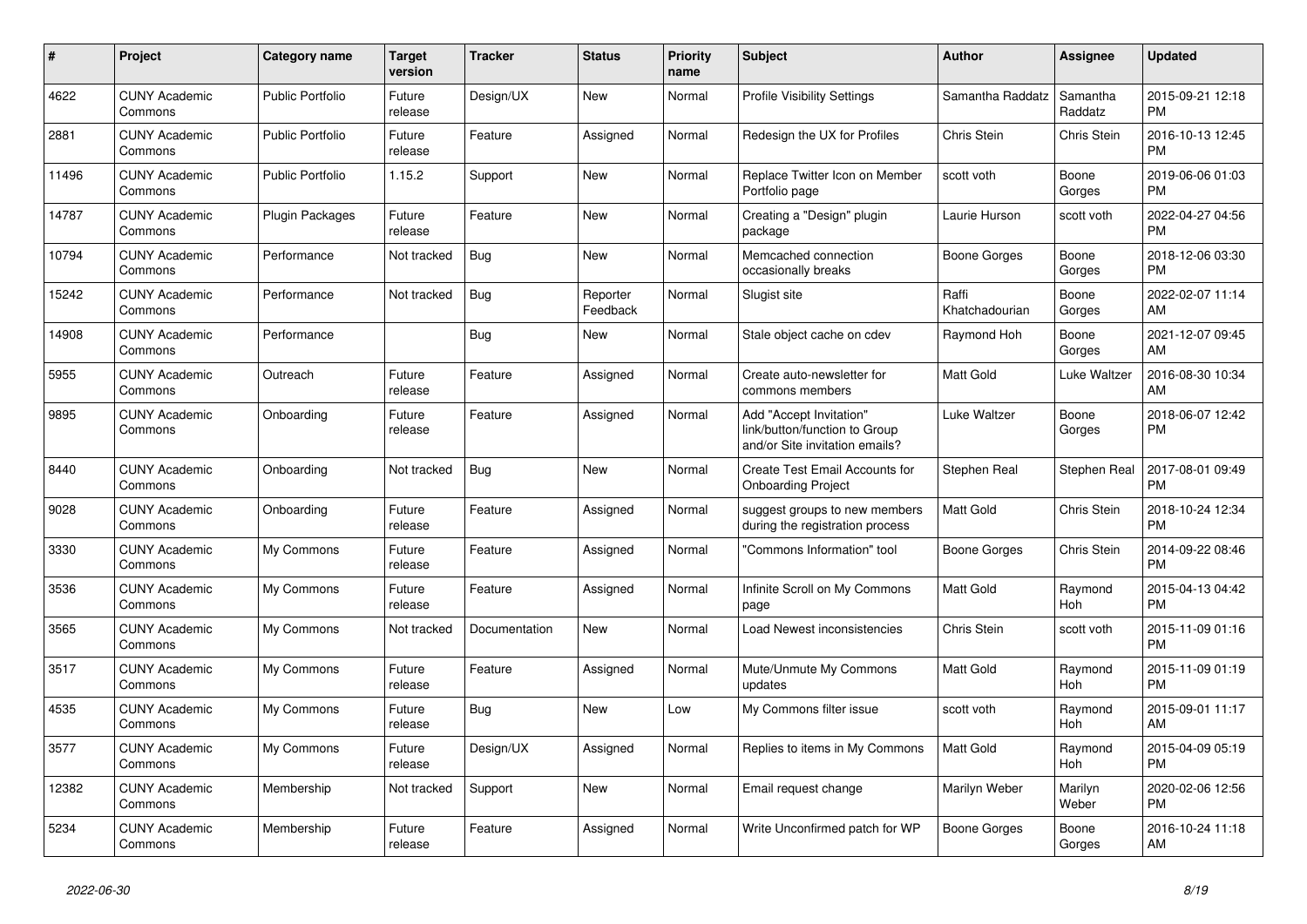| #     | Project                         | <b>Category name</b>           | <b>Target</b><br>version | <b>Tracker</b> | <b>Status</b>        | Priority<br>name | <b>Subject</b>                                                                             | Author              | <b>Assignee</b>     | <b>Updated</b>                |
|-------|---------------------------------|--------------------------------|--------------------------|----------------|----------------------|------------------|--------------------------------------------------------------------------------------------|---------------------|---------------------|-------------------------------|
| 13891 | <b>CUNY Academic</b><br>Commons | Internal Tools and<br>Workflow | 2.1.0                    | Feature        | New                  | Normal           | Migrate automated linting to<br>GitHub Actions                                             | <b>Boone Gorges</b> | Jeremy Felt         | 2022-06-29 11:13<br>AM        |
| 15194 | <b>CUNY Academic</b><br>Commons | Internal Tools and<br>Workflow | 2.1.0                    | Feature        | New                  | Normal           | PHPCS sniff for un-restored<br>switch_to_blog() calls                                      | Boone Gorges        | Jeremy Felt         | 2022-05-26 10:45<br>AM        |
| 3230  | <b>CUNY Academic</b><br>Commons | Internal Tools and<br>Workflow | Not tracked              | Feature        | Assigned             | High             | Scripts for quicker<br>provisioning/updating of<br>development environments                | Boone Gorges        | Boone<br>Gorges     | 2016-01-26 04:54<br><b>PM</b> |
| 10580 | <b>CUNY Academic</b><br>Commons | Information<br>Architecture    | Future<br>release        | Design/UX      | New                  | Normal           | Primary nav item review                                                                    | <b>Boone Gorges</b> | Sara Cannon         | 2022-06-28 01:29<br><b>PM</b> |
| 4980  | <b>CUNY Academic</b><br>Commons | Home Page                      | Future<br>release        | Feature        | Assigned             | Normal           | CAC Featured Content -- Adding<br>Randomization                                            | Matt Gold           | Boone<br>Gorges     | 2016-12-12 03:01<br><b>PM</b> |
| 1983  | <b>CUNY Academic</b><br>Commons | Home Page                      | Future<br>release        | Feature        | Assigned             | Low              | Media Library integration with<br>Featured Content plugin                                  | Boone Gorges        | Dominic<br>Giglio   | 2014-03-17 10:34<br>AM        |
| 6995  | <b>CUNY Academic</b><br>Commons | Home Page                      | Not tracked              | <b>Bug</b>     | Assigned             | Normal           | member filter on homepage not<br>working                                                   | <b>Matt Gold</b>    | Raymond<br>Hoh      | 2016-12-11 09:46<br><b>PM</b> |
| 1888  | <b>CUNY Academic</b><br>Commons | Home Page                      | Future<br>release        | Feature        | Assigned             | Normal           | Refactor BP MPO Activity Filter to<br>support proper pagination                            | Sarah Morgano       | Boone<br>Gorges     | 2014-05-01 07:11<br><b>PM</b> |
| 11883 | <b>CUNY Academic</b><br>Commons | Help/Codex                     | Not tracked              | Support        | New                  | Normal           | Need Embedding Help Page<br>Update (Tableau)                                               | Anthony Wheeler     | scott voth          | 2019-09-24 08:49<br>AM        |
| 12392 | <b>CUNY Academic</b><br>Commons | Help/Codex                     | Not tracked              | Documentation  | New                  | Normal           | <b>Updates to Common Commons</b><br>Questions on Help Page                                 | scott voth          | Margaret<br>Galvan  | 2020-02-11 10:53<br>AM        |
| 481   | <b>CUNY Academic</b><br>Commons | Groups (misc)                  | Future<br>release        | Feature        | Assigned             | Normal           | ability to archive inactive groups<br>and blogs                                            | Michael Mandiberg   | Samantha<br>Raddatz | 2015-11-09 05:56<br><b>PM</b> |
| 9015  | <b>CUNY Academic</b><br>Commons | Groups (misc)                  | Not tracked              | Outreach       | Assigned             | Normal           | Email group admins the email<br>addresses of their groups                                  | Matt Gold           | Matt Gold           | 2018-01-02 09:54<br>AM        |
| 3458  | <b>CUNY Academic</b><br>Commons | Groups (misc)                  | Future<br>release        | Feature        | Assigned             | Normal           | Filter Members of Group by<br>Campus                                                       | Michael Smith       | Samantha<br>Raddatz | 2014-09-26 08:32<br><b>PM</b> |
| 1544  | <b>CUNY Academic</b><br>Commons | Groups (misc)                  | Future<br>release        | Feature        | Reporter<br>Feedback | Normal           | Group Filtering and Sorting                                                                | <b>Matt Gold</b>    | Chris Stein         | 2019-03-01 02:25<br><b>PM</b> |
| 7115  | <b>CUNY Academic</b><br>Commons | Groups (misc)                  | Future<br>release        | Feature        | Reporter<br>Feedback | Normal           | make licensing info clear during<br>group creation                                         | Matt Gold           | Raymond<br>Hoh      | 2020-12-08 11:32<br>AM        |
| 12446 | <b>CUNY Academic</b><br>Commons | Groups (misc)                  | Future<br>release        | Feature        | Reporter<br>Feedback | Normal           | Toggle default site to group forum<br>posting                                              | Laurie Hurson       | Laurie Hurson       | 2020-03-10 11:57<br>AM        |
| 14309 | <b>CUNY Academic</b><br>Commons | Group Library                  | Future<br>release        | Feature        | New                  | Normal           | Better handling of<br>bp_group_document file download<br>attempts when file is not present | <b>Boone Gorges</b> | Boone<br>Gorges     | 2021-11-19 12:28<br><b>PM</b> |
| 13650 | <b>CUNY Academic</b><br>Commons | Group Library                  | Future<br>release        | Feature        | New                  | Normal           | Forum Attachments in Group<br>Library                                                      | Laurie Hurson       |                     | 2021-11-19 12:30<br><b>PM</b> |
| 13370 | <b>CUNY Academic</b><br>Commons | Group Library                  | Future<br>release        | Feature        | New                  | Normal           | Library bulk deletion and folder<br>editing                                                | Colin McDonald      | Boone<br>Gorges     | 2020-10-13 10:41<br>AM        |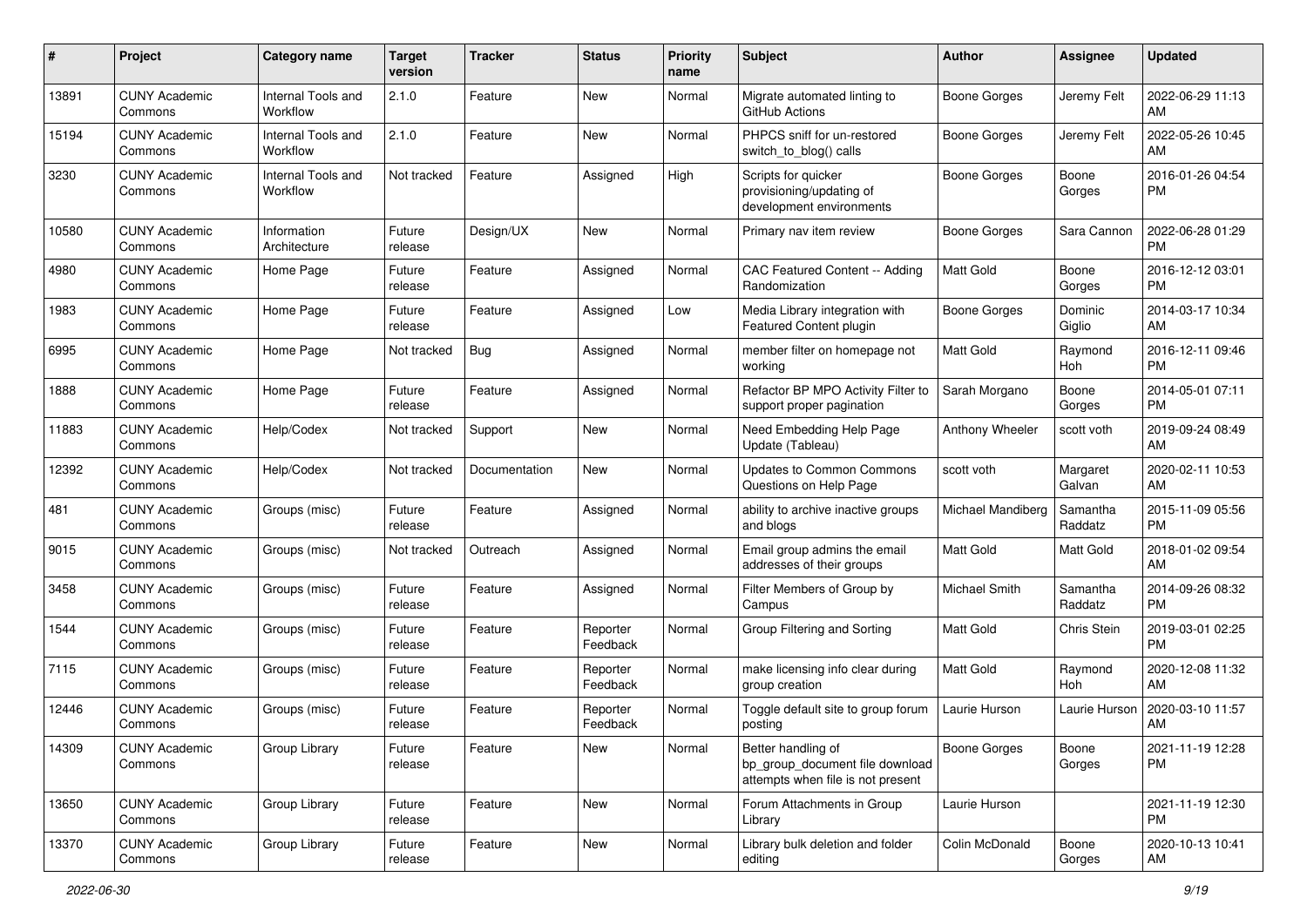| $\#$  | Project                         | <b>Category name</b> | Target<br>version | <b>Tracker</b> | <b>Status</b>        | Priority<br>name | <b>Subject</b>                                            | <b>Author</b>    | <b>Assignee</b>     | <b>Updated</b>                |
|-------|---------------------------------|----------------------|-------------------|----------------|----------------------|------------------|-----------------------------------------------------------|------------------|---------------------|-------------------------------|
| 3308  | <b>CUNY Academic</b><br>Commons | Group Invitations    | Future<br>release | Feature        | Assigned             | Normal           | Allow members to rescind group<br>invitations             | <b>Matt Gold</b> | Boone<br>Gorges     | 2015-04-01 08:53<br><b>PM</b> |
| 1456  | <b>CUNY Academic</b><br>Commons | Group Invitations    | Future<br>release | Feature        | Reporter<br>Feedback | Low              | Invite to Group Button from Profile<br>Field              | <b>Matt Gold</b> | Samantha<br>Raddatz | 2015-11-09 05:59<br><b>PM</b> |
| 3419  | <b>CUNY Academic</b><br>Commons | Group Invitations    | 1.6.14            | Bug            | Testing<br>Required  | Normal           | Neatening the display of<br>messages on group requests    | Matt Gold        | Boone<br>Gorges     | 2014-09-01 09:29<br><b>PM</b> |
| 2610  | <b>CUNY Academic</b><br>Commons | Group Invitations    | Future<br>release | Feature        | Assigned             | Low              | Request: Custom invitation<br>message to group invites    | local admin      | Boone<br>Gorges     | 2015-11-09 06:13<br><b>PM</b> |
| 4221  | <b>CUNY Academic</b><br>Commons | Group Forums         | Future<br>release | Design/UX      | Assigned             | Normal           | Add 'Number of Posts' display<br>option to Forum page     | Samantha Raddatz | Samantha<br>Raddatz | 2015-06-26 02:21<br><b>PM</b> |
| 9835  | <b>CUNY Academic</b><br>Commons | Group Forums         | Future<br>release | <b>Bug</b>     | Assigned             | Normal           | add a "like" function?                                    | Marilyn Weber    | <b>Erik Trainer</b> | 2018-06-05 01:49<br><b>PM</b> |
| 3193  | <b>CUNY Academic</b><br>Commons | Group Forums         | Future<br>release | Feature        | Assigned             | Normal           | bbPress 2.x dynamic roles and<br><b>RBE</b>               | Boone Gorges     | Boone<br>Gorges     | 2014-09-30 01:30<br><b>PM</b> |
| 6392  | <b>CUNY Academic</b><br>Commons | Group Forums         | Future<br>release | Design/UX      | Assigned             | Low              | Composition/Preview Panes in<br>Forum Posts               | Luke Waltzer     | Paige Dupont        | 2016-10-21 04:26<br><b>PM</b> |
| 13328 | <b>CUNY Academic</b><br>Commons | Group Forums         | Not tracked       | <b>Bug</b>     | Reporter<br>Feedback | Normal           | cross-posting in two related<br>groups                    | Marilyn Weber    | Raymond<br>Hoh      | 2020-09-15 10:39<br><b>PM</b> |
| 3192  | <b>CUNY Academic</b><br>Commons | Group Forums         | Future<br>release | Feature        | Assigned             | Normal           | Customizable forum views for<br>bbPress 2.x group forums  | Boone Gorges     | Raymond<br>Hoh      | 2015-11-09 12:47<br><b>PM</b> |
| 7928  | <b>CUNY Academic</b><br>Commons | Group Forums         | Not tracked       | Bug            | New                  | Normal           | Duplicate Forum post                                      | Luke Waltzer     | Raymond<br>Hoh      | 2017-04-11 09:27<br><b>PM</b> |
| 13199 | <b>CUNY Academic</b><br>Commons | Group Forums         | Future<br>release | Feature        | New                  | Normal           | Favoring Groups over bbPress<br>plugin                    | Colin McDonald   | Colin<br>McDonald   | 2021-11-19 12:28<br><b>PM</b> |
| 13457 | <b>CUNY Academic</b><br>Commons | Group Forums         | 2.0.3             | Bug            | New                  | High             | Forum post not sending<br>notifications                   | Filipa Calado    | Raymond<br>Hoh      | 2022-06-29 11:32<br>AM        |
| 3059  | <b>CUNY Academic</b><br>Commons | Group Forums         | Future<br>release | Design/UX      | New                  | Normal           | Forum Post Permissable Content<br><b>Explanatory Text</b> | Chris Stein      | <b>Chris Stein</b>  | 2015-04-02 11:27<br>AM        |
| 13358 | <b>CUNY Academic</b><br>Commons | Group Forums         | Future<br>release | Feature        | New                  | Normal           | Improved UI for group forum<br>threading settings         | Boone Gorges     | Raymond<br>Hoh      | 2021-11-19 12:27<br><b>PM</b> |
| 5268  | <b>CUNY Academic</b><br>Commons | Group Forums         | Future<br>release | Bug            | Assigned             | Normal           | Long-time to post to multiple<br>groups                   | Luke Waltzer     | Daniel Jones        | 2016-09-07 06:31<br><b>PM</b> |
| 585   | <b>CUNY Academic</b><br>Commons | Group Forums         | Future<br>release | Feature        | Assigned             | Normal           | Merge Forum Topics                                        | Sarah Morgano    | Boone<br>Gorges     | 2011-07-06 04:11<br><b>PM</b> |
| 10659 | <b>CUNY Academic</b><br>Commons | Group Forums         | Future<br>release | Feature        | Assigned             | Normal           | Post to multiple groups via email                         | <b>Matt Gold</b> | Raymond<br>Hoh      | 2018-11-15 12:54<br>AM        |
| 3354  | <b>CUNY Academic</b><br>Commons | Group Files          | Future<br>release | Feature        | Assigned             | Low              | Allow Group Download of Multiple<br><b>Selected Files</b> | <b>Matt Gold</b> | <b>Chris Stein</b>  | 2014-08-01 08:50<br>AM        |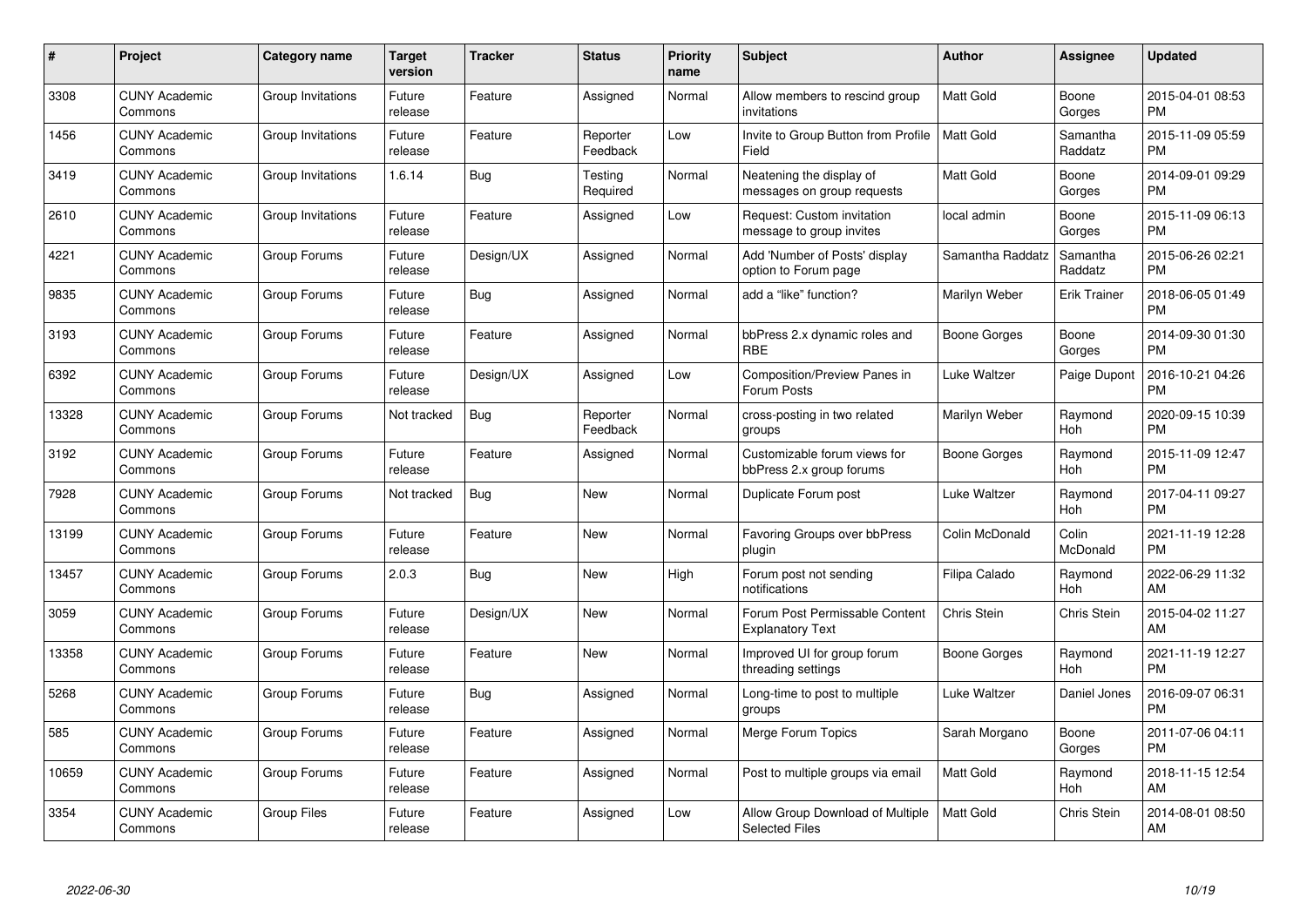| #     | Project                         | <b>Category name</b> | <b>Target</b><br>version | <b>Tracker</b> | <b>Status</b>        | <b>Priority</b><br>name | <b>Subject</b>                                                                      | <b>Author</b>    | <b>Assignee</b>     | <b>Updated</b>                |
|-------|---------------------------------|----------------------|--------------------------|----------------|----------------------|-------------------------|-------------------------------------------------------------------------------------|------------------|---------------------|-------------------------------|
| 3080  | <b>CUNY Academic</b><br>Commons | <b>Group Files</b>   | Future<br>release        | Feature        | Assigned             | Low                     | Create a system to keep track of<br>file changes                                    | <b>Matt Gold</b> | Boone<br>Gorges     | 2014-02-26 10:04<br><b>PM</b> |
| 12091 | <b>CUNY Academic</b><br>Commons | <b>Group Files</b>   | Future<br>release        | Feature        | <b>New</b>           | Normal                  | Improved pre-upload file validation<br>for bp-group-documents                       | Boone Gorges     | Boone<br>Gorges     | 2019-11-14 01:21<br><b>PM</b> |
| 11834 | <b>CUNY Academic</b><br>Commons | <b>Group Files</b>   | Future<br>release        | Feature        | New                  | Normal                  | Improved tools for managing<br>group file folders                                   | Boone Gorges     | Sonja Leix          | 2019-09-06 03:55<br><b>PM</b> |
| 1192  | <b>CUNY Academic</b><br>Commons | <b>Group Files</b>   | Future<br>release        | Feature        | Assigned             | Low                     | When posting group files, allow<br>users to add a category without<br>saving        | <b>Matt Gold</b> | Raymond<br>Hoh      | 2015-11-09 05:53<br><b>PM</b> |
| 8756  | <b>CUNY Academic</b><br>Commons | Group Blogs          | Future<br>release        | Feature        | Hold                 | Normal                  | Connect multiple blogs to one<br>group?                                             | <b>Matt Gold</b> | Boone<br>Gorges     | 2017-09-30 10:42<br>AM        |
| 3580  | <b>CUNY Academic</b><br>Commons | Group Blogs          | Future<br>release        | Feature        | <b>New</b>           | Normal                  | Multiple blogs per group                                                            | Boone Gorges     | Boone<br>Gorges     | 2018-02-20 02:02<br><b>PM</b> |
| 5317  | <b>CUNY Academic</b><br>Commons | <b>Group Blogs</b>   | Not tracked              | <b>Bug</b>     | Reporter<br>Feedback | Normal                  | Notifications of New Post Didn't<br>Come                                            | Luke Waltzer     | Samantha<br>Raddatz | 2016-03-21 10:41<br><b>PM</b> |
| 653   | <b>CUNY Academic</b><br>Commons | Group Blogs          | Future<br>release        | Feature        | Assigned             | Normal                  | Redesign Integration of Groups<br>and Blogs                                         | <b>Matt Gold</b> | Samantha<br>Raddatz | 2015-11-09 05:40<br><b>PM</b> |
| 5016  | <b>CUNY Academic</b><br>Commons | Events               | Future<br>release        | Feature        | Assigned             | Low                     | Allow comments to be posted on<br>events                                            | <b>Matt Gold</b> | Raymond<br>Hoh      | 2019-03-01 02:23<br><b>PM</b> |
| 6749  | <b>CUNY Academic</b><br>Commons | Events               | Future<br>release        | Bug            | <b>New</b>           | Low                     | BPEO iCal request can trigger<br>very large number of DB queries                    | Boone Gorges     | Raymond<br>Hoh      | 2016-11-15 10:09<br><b>PM</b> |
| 4238  | <b>CUNY Academic</b><br>Commons | Events               | Future<br>release        | Feature        | Assigned             | Normal                  | Copy Events to Other Groups?                                                        | <b>Matt Gold</b> | Boone<br>Gorges     | 2015-07-02 10:08<br>AM        |
| 4053  | <b>CUNY Academic</b><br>Commons | Events               | Future<br>release        | Feature        | Assigned             | Normal                  | Create new tab for past events                                                      | <b>Matt Gold</b> | Boone<br>Gorges     | 2015-05-12 02:10<br><b>PM</b> |
| 4592  | <b>CUNY Academic</b><br>Commons | Events               | Future<br>release        | Design/UX      | <b>New</b>           | Normal                  | Event Creation - Venue Dropdown<br>Slow                                             | Samantha Raddatz | Boone<br>Gorges     | 2015-09-14 04:56<br><b>PM</b> |
| 5696  | <b>CUNY Academic</b><br>Commons | Events               | Future<br>release        | Feature        | Assigned             | Normal                  | Events Calendar - display options<br>/ calendar aggregation                         | <b>Matt Gold</b> | Boone<br>Gorges     | 2016-10-13 11:44<br>AM        |
| 4438  | <b>CUNY Academic</b><br>Commons | Events               | Future<br>release        | Bug            | Assigned             | Normal                  | Events Calendar - Export<br><b>Recurring Events</b>                                 | scott voth       | Daniel Jones        | 2016-05-23 04:25<br><b>PM</b> |
| 4481  | <b>CUNY Academic</b><br>Commons | Events               | Future<br>release        | Feature        | New                  | Normal                  | Group admins/mods should have<br>the ability to unlink an event from<br>the group   | Boone Gorges     | Boone<br>Gorges     | 2017-04-24 03:53<br><b>PM</b> |
| 4903  | <b>CUNY Academic</b><br>Commons | Events               | Future<br>release        | Design/UX      | Assigned             | Normal                  | Improving visual appearance of<br>event calendars                                   | <b>Matt Gold</b> | Boone<br>Gorges     | 2016-10-13 11:51<br>AM        |
| 11531 | <b>CUNY Academic</b><br>Commons | Events               | Future<br>release        | Feature        | <b>New</b>           | Normal                  | Main Events calendar should<br>include non-public events that<br>user has access to | scott voth       | Boone<br>Gorges     | 2019-06-11 10:00<br>AM        |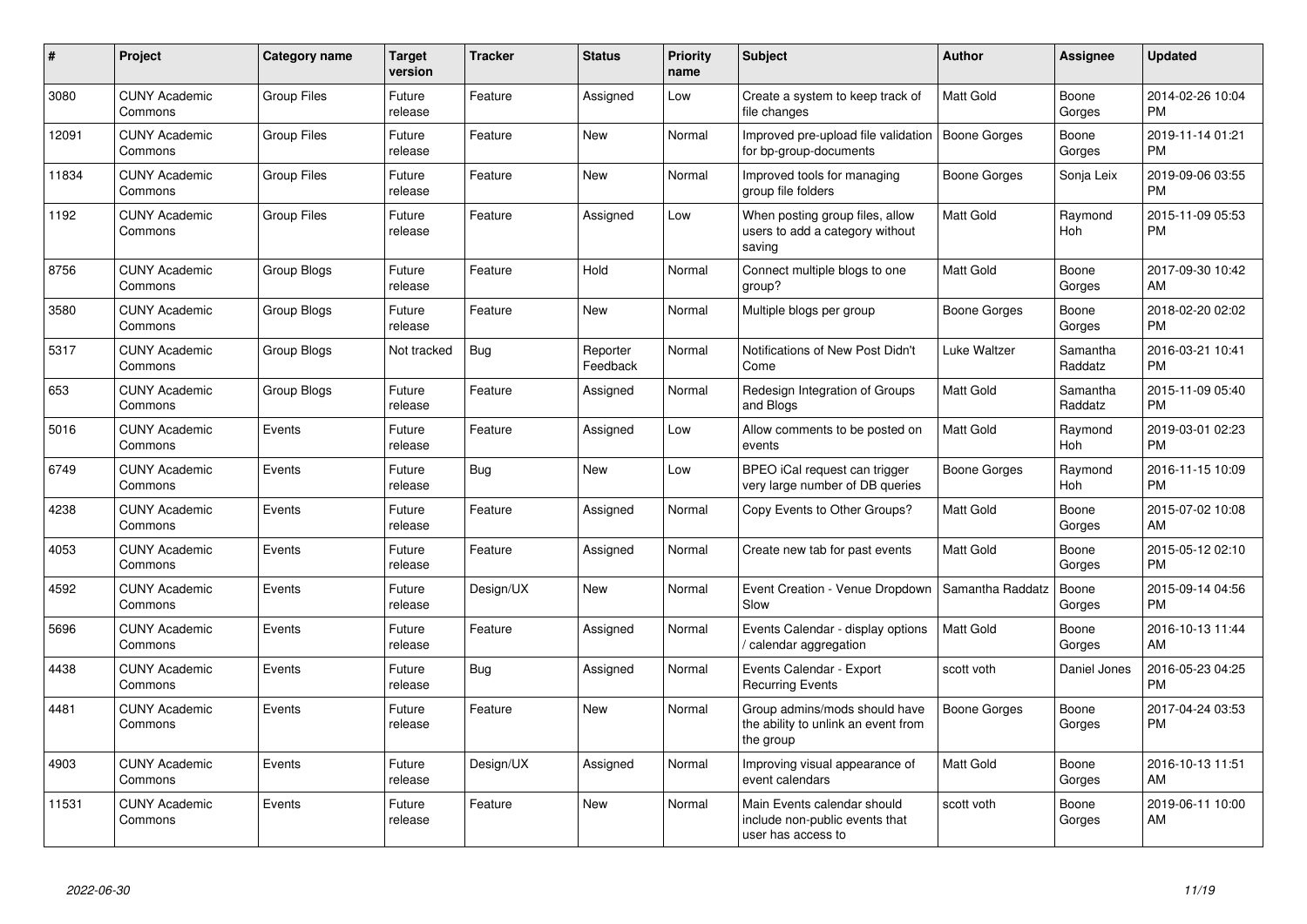| #     | Project                         | <b>Category name</b>       | <b>Target</b><br>version | <b>Tracker</b> | <b>Status</b>        | <b>Priority</b><br>name | <b>Subject</b>                                                                | Author                  | <b>Assignee</b>  | <b>Updated</b>                |
|-------|---------------------------------|----------------------------|--------------------------|----------------|----------------------|-------------------------|-------------------------------------------------------------------------------|-------------------------|------------------|-------------------------------|
| 3475  | <b>CUNY Academic</b><br>Commons | Events                     | Future<br>release        | Feature        | Assigned             | Normal                  | Request to add plugin to<br>streamline room<br>booking/appointment booking    | Naomi Barrettara        | Boone<br>Gorges  | 2014-12-01 05:14<br>PM        |
| 11077 | <b>CUNY Academic</b><br>Commons | Events                     | Not tracked              | Feature        | Reporter<br>Feedback | Normal                  | Show event category description<br>in event list view                         | Raffi<br>Khatchadourian |                  | 2019-02-12 10:38<br>PM        |
| 5992  | <b>CUNY Academic</b><br>Commons | <b>Email Notifications</b> | Future<br>release        | Feature        | New                  | Normal                  | Changing the From line of<br>autogenerated blog emails                        | Marilyn Weber           |                  | 2018-09-27 05:19<br><b>PM</b> |
| 333   | <b>CUNY Academic</b><br>Commons | <b>Email Notifications</b> | Future<br>release        | Feature        | Assigned             | Low                     | Delay Forum Notification Email<br>Delivery Until After Editing Period<br>Ends | Matt Gold               | Raymond<br>Hoh   | 2015-11-09 06:01<br><b>PM</b> |
| 12042 | <b>CUNY Academic</b><br>Commons | <b>Email Notifications</b> | Future<br>release        | Feature        | <b>New</b>           | Normal                  | Improved error logging for BPGES<br>send queue                                | <b>Boone Gorges</b>     | Boone<br>Gorges  | 2021-11-19 12:25<br><b>PM</b> |
| 11971 | <b>CUNY Academic</b><br>Commons | <b>Email Notifications</b> | Future<br>release        | Bug            | Reporter<br>Feedback | Low                     | Pictures obscured in emailed post<br>notifications                            | Marilyn Weber           | Raymond<br>Hoh   | 2019-11-21 01:14<br><b>PM</b> |
| 9979  | <b>CUNY Academic</b><br>Commons | <b>Email Notifications</b> | Not tracked              | Bug            | Reporter<br>Feedback | Normal                  | Reports of slow email activation<br>emails                                    | Matt Gold               | Boone<br>Gorges  | 2018-08-29 09:40<br><b>PM</b> |
| 15604 | <b>CUNY Academic</b><br>Commons | <b>Email Notifications</b> | Future<br>release        | Feature        | Assigned             | Normal                  | <b>Restructure Commons Group</b><br>Digest Email Messages                     | Matt Gold               | Boone<br>Gorges  | 2022-05-26 10:45<br>AM        |
| 1167  | <b>CUNY Academic</b><br>Commons | Email Invitations          | Future<br>release        | Feature        | New                  | Low                     | Allow email invitations to be resent                                          | Boone Gorges            | Boone<br>Gorges  | 2015-11-12 12:53<br>AM        |
| 1165  | <b>CUNY Academic</b><br>Commons | <b>Email Invitations</b>   | Future<br>release        | Feature        | Assigned             | Low                     | Allow saved lists of invitees under<br>Send Invites                           | <b>Boone Gorges</b>     | Boone<br>Gorges  | 2015-11-09 06:03<br>PM        |
| 1166  | <b>CUNY Academic</b><br>Commons | <b>Email Invitations</b>   | Future<br>release        | Feature        | New                  | Low                     | Better organizational tools for Sent   Boone Gorges<br><b>Invites</b>         |                         | Boone<br>Gorges  | 2015-11-09 06:02<br><b>PM</b> |
| 10982 | <b>CUNY Academic</b><br>Commons | Domain Mapping             | Not tracked              | Support        | Reporter<br>Feedback | Normal                  | <b>CNAME</b> question                                                         | scott voth              |                  | 2019-01-22 04:29<br><b>PM</b> |
| 11493 | <b>CUNY Academic</b><br>Commons | Domain Mapping             | Not tracked              | Support        | Reporter<br>Feedback | Normal                  | Domain Mapping Request - Talia<br>Schaffer                                    | scott voth              | Matt Gold        | 2019-08-06 08:39<br>AM        |
| 14496 | <b>CUNY Academic</b><br>Commons | Domain Mapping             | Future<br>release        | Bug            | New                  | Normal                  | Mapped domain SSO uses<br>third-party cookies                                 | Raymond Hoh             | Raymond<br>Hoh   | 2021-05-24 04:03<br><b>PM</b> |
| 3524  | <b>CUNY Academic</b><br>Commons | Documentation              | Not tracked              | Documentation  | Assigned             | Normal                  | Post describing all you can do<br>when starting up a new blog/group           | Matt Gold               | scott voth       | 2014-10-04 12:56<br><b>PM</b> |
| 4225  | <b>CUNY Academic</b><br>Commons | DiRT Integration           | Future<br>release        | Design/UX      | <b>New</b>           | Normal                  | Add information to DIRT page (in<br>Create a Group)                           | Samantha Raddatz        | <b>Matt Gold</b> | 2015-06-26 03:14<br>PM        |
| 16199 | <b>CUNY Academic</b><br>Commons | <b>Directories</b>         | 2.0.3                    | <b>Bug</b>     | New                  | Normal                  | Removed "Semester" Filter from<br><b>Courses Directory</b>                    | Laurie Hurson           | Boone<br>Gorges  | 2022-06-29 11:32<br>AM        |
| 10439 | <b>CUNY Academic</b><br>Commons | Design                     | 2.1.0                    | Design/UX      | New                  | Normal                  | Create Style Guide for Commons                                                | Sonja Leix              | Sara Cannon      | 2022-06-28 01:43<br><b>PM</b> |
| 2754  | <b>CUNY Academic</b><br>Commons | Design                     | Future<br>release        | Feature        | Assigned             | Normal                  | Determine strategy for CAC logo<br>handling in top header                     | Micki Kaufman           | Chris Stein      | 2015-01-05 08:53<br><b>PM</b> |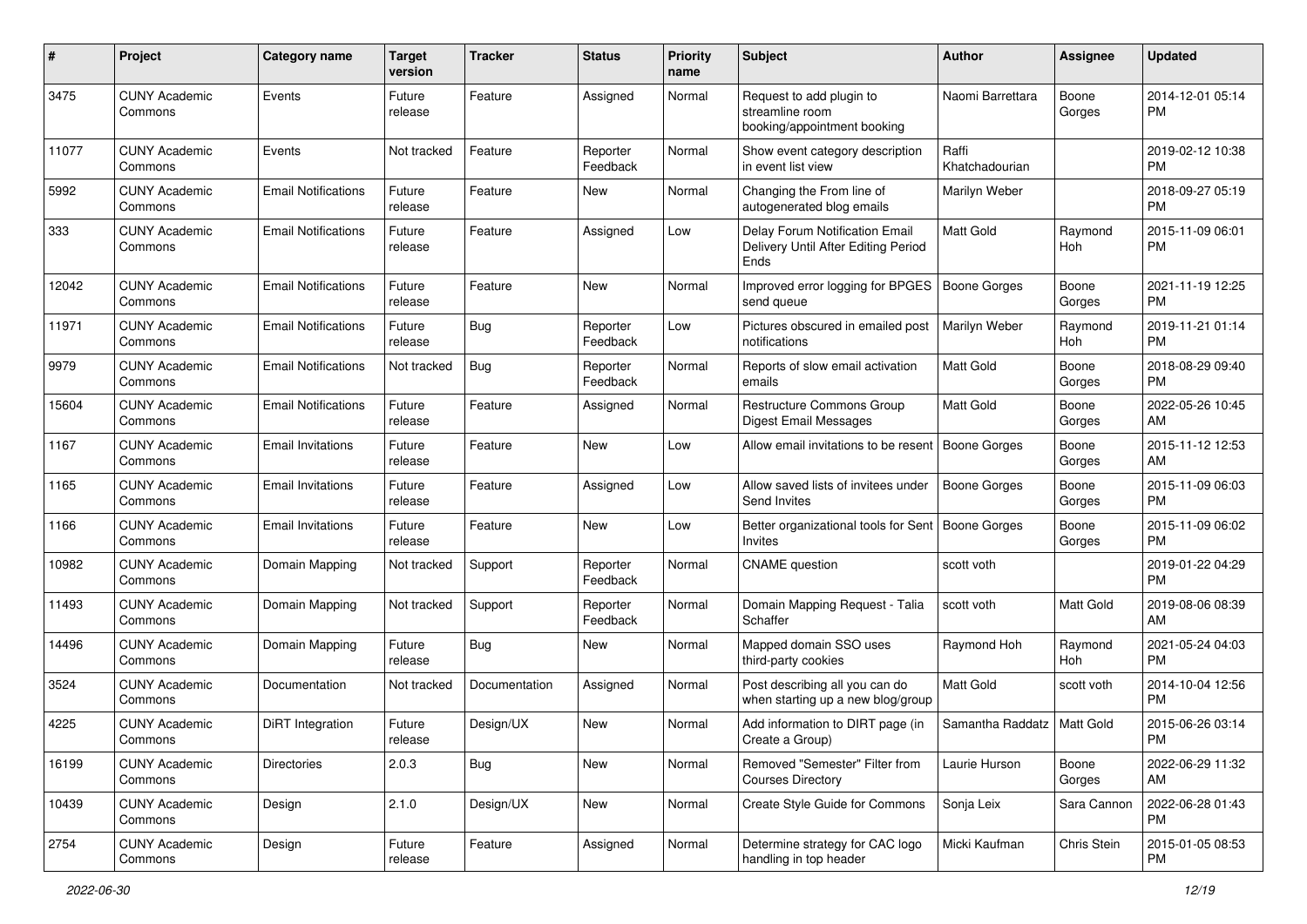| $\#$  | Project                         | <b>Category name</b>   | Target<br>version | <b>Tracker</b> | <b>Status</b>        | Priority<br>name | <b>Subject</b>                                                   | <b>Author</b>           | <b>Assignee</b>     | <b>Updated</b>                |
|-------|---------------------------------|------------------------|-------------------|----------------|----------------------|------------------|------------------------------------------------------------------|-------------------------|---------------------|-------------------------------|
| 8902  | <b>CUNY Academic</b><br>Commons | Design                 | Not tracked       | Feature        | Assigned             | Normal           | Report back on research on<br><b>BuddyPress themes</b>           | <b>Matt Gold</b>        | Michael Smith       | 2017-11-10 12:31<br><b>PM</b> |
| 860   | <b>CUNY Academic</b><br>Commons | Design                 | Future<br>release | Design/UX      | Assigned             | Normal           | <b>Standardize Button Treatment</b><br><b>Across the Commons</b> | Chris Stein             | Chris Stein         | 2014-05-01 09:45<br>AM        |
| 9420  | <b>CUNY Academic</b><br>Commons | cuny.is                | Not tracked       | Feature        | <b>New</b>           | Normal           | Request for http://cuny.is/streams                               | Raffi<br>Khatchadourian | Marilyn<br>Weber    | 2018-04-02 10:08<br>AM        |
| 11789 | <b>CUNY Academic</b><br>Commons | Courses                | Future<br>release | Feature        | <b>New</b>           | Normal           | Ability to remove item from<br>Courses list                      | Laurie Hurson           | Sonja Leix          | 2019-09-24 12:28<br><b>PM</b> |
| 10226 | <b>CUNY Academic</b><br>Commons | Courses                | Future<br>release | Feature        | <b>New</b>           | Normal           | Add "My Courses" to drop down<br>list                            | scott voth              | Boone<br>Gorges     | 2021-11-19 12:42<br><b>PM</b> |
| 11556 | <b>CUNY Academic</b><br>Commons | Courses                | Not tracked       | Bug            | Reporter<br>Feedback | Normal           | Instructor name given in course<br>listing                       | Tom Harbison            |                     | 2019-06-25 04:12<br><b>PM</b> |
| 12438 | <b>CUNY Academic</b><br>Commons | Courses                | Not tracked       | Bug            | <b>New</b>           | Normal           | Site appearing twice                                             | Laurie Hurson           | Boone<br>Gorges     | 2020-02-18 01:34<br><b>PM</b> |
| 9060  | <b>CUNY Academic</b><br>Commons | Commons In A Box       | Not tracked       | Bug            | Hold                 | Normal           | Problems with CBox image library<br>/ upload                     | Lisa Rhody              | Raymond<br>Hoh      | 2018-01-10 03:26<br><b>PM</b> |
| 4027  | <b>CUNY Academic</b><br>Commons | Commons In A Box       | Not tracked       | Design/UX      | Assigned             | Normal           | Usability review of CBOX update<br>procedures                    | Matt Gold               | Samantha<br>Raddatz | 2015-05-11 06:36<br><b>PM</b> |
| 14994 | <b>CUNY Academic</b><br>Commons | cdev.gc.cuny.edu       | Not tracked       | Support        | In Progress          | Normal           | Clear Cache on CDEV                                              | scott voth              | Raymond<br>Hoh      | 2021-12-07 03:51<br><b>PM</b> |
| 13466 | <b>CUNY Academic</b><br>Commons | Cavalcade              | Future<br>release | Feature        | New                  | Normal           | Automated cleanup for duplicate<br>Cavalcade tasks               | Boone Gorges            | Boone<br>Gorges     | 2020-10-13 05:24<br><b>PM</b> |
| 4226  | <b>CUNY Academic</b><br>Commons | <b>BuddyPress Docs</b> | Future<br>release | Design/UX      | New                  | Normal           | Add option to connect a Doc with<br>a Group                      | Samantha Raddatz        | Samantha<br>Raddatz | 2015-09-09 04:08<br><b>PM</b> |
| 2523  | <b>CUNY Academic</b><br>Commons | <b>BuddyPress Docs</b> | Future<br>release | Feature        | Assigned             | Normal           | Allow Users to Upload Images to<br><b>BP</b> Docs                | Matt Gold               | Boone<br>Gorges     | 2015-11-09 06:14<br><b>PM</b> |
| 618   | <b>CUNY Academic</b><br>Commons | <b>BuddyPress Docs</b> | Future<br>release | Feature        | Assigned             | Normal           | BuddyPress Docs: export formats                                  | <b>Boone Gorges</b>     | Boone<br>Gorges     | 2015-11-09 05:38<br><b>PM</b> |
| 1417  | <b>CUNY Academic</b><br>Commons | <b>BuddyPress Docs</b> | Future<br>release | Feature        | Assigned             | Low              | <b>Bulk actions for BuddyPress Docs</b>                          | <b>Boone Gorges</b>     | Boone<br>Gorges     | 2016-10-17 10:41<br><b>PM</b> |
| 1422  | <b>CUNY Academic</b><br>Commons | <b>BuddyPress Docs</b> | Future<br>release | Feature        | Assigned             | Normal           | Make "created Doc" activity icons<br>non-mini                    | <b>Boone Gorges</b>     | Boone<br>Gorges     | 2015-11-09 05:48<br><b>PM</b> |
| 6389  | <b>CUNY Academic</b><br>Commons | <b>BuddyPress Docs</b> | Future<br>release | Feature        | New                  | Low              | <b>Make Discussion Area Visible</b><br>When Editing a Doc        | Luke Waltzer            | Boone<br>Gorges     | 2016-10-21 04:16<br><b>PM</b> |
| 1744  | <b>CUNY Academic</b><br>Commons | <b>BuddyPress Docs</b> | Future<br>release | Feature        | Assigned             | Normal           | Spreadsheet-style Docs                                           | Boone Gorges            | Boone<br>Gorges     | 2015-11-09 06:13<br><b>PM</b> |
| 519   | <b>CUNY Academic</b><br>Commons | <b>BuddyPress Docs</b> | Future<br>release | Feature        | Assigned             | Low              | TOC for individual docs - for new<br>BP "wiki-like" plugin       | scott voth              | Boone<br>Gorges     | 2015-11-09 05:54<br><b>PM</b> |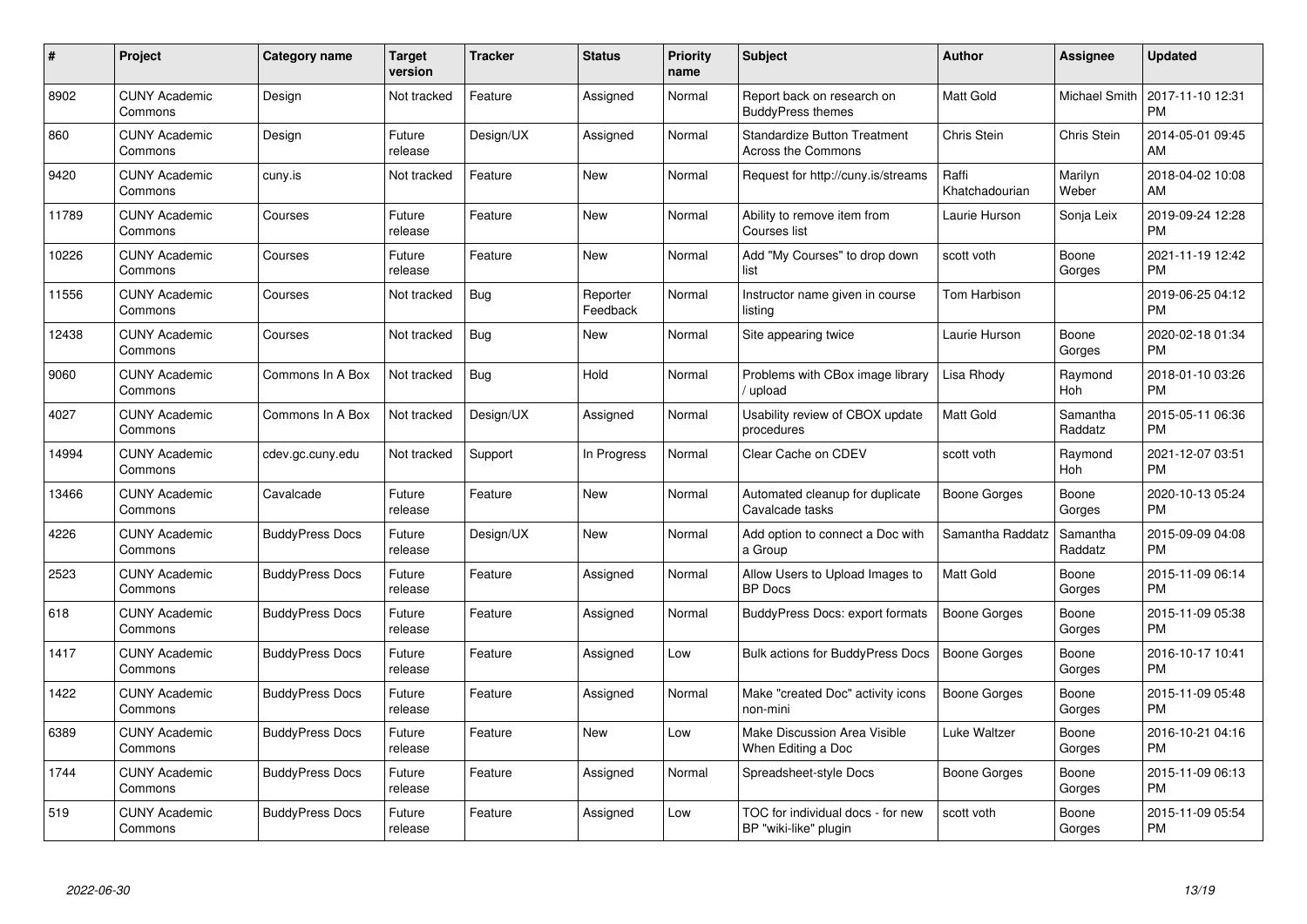| $\#$  | <b>Project</b>                  | <b>Category name</b>      | <b>Target</b><br>version | <b>Tracker</b> | <b>Status</b>        | <b>Priority</b><br>name | <b>Subject</b>                                                    | <b>Author</b>    | Assignee            | <b>Updated</b>                |
|-------|---------------------------------|---------------------------|--------------------------|----------------|----------------------|-------------------------|-------------------------------------------------------------------|------------------|---------------------|-------------------------------|
| 554   | <b>CUNY Academic</b><br>Commons | <b>BuddyPress (misc)</b>  | Future<br>release        | Feature        | Assigned             | Normal                  | Add Trackback notifications to<br>site-wide activity feed         | <b>Matt Gold</b> | Boone<br>Gorges     | 2015-11-09 06:19<br><b>PM</b> |
| 11243 | <b>CUNY Academic</b><br>Commons | BuddyPress (misc)         | Future<br>release        | Bug            | New                  | Normal                  | Audit bp-custom.php                                               | Raymond Hoh      | Raymond<br>Hoh      | 2022-04-26 11:59<br>AM        |
| 635   | CUNY Academic<br>Commons        | BuddyPress (misc)         | Future<br>release        | Feature        | Assigned             | Normal                  | Big Blue Button -<br>Videoconferencing in Groups and<br>Blogs     | Matt Gold        | Boone<br>Gorges     | 2011-03-14 03:24<br><b>PM</b> |
| 7624  | <b>CUNY Academic</b><br>Commons | BuddyPress (misc)         | Future<br>release        | Design/UX      | <b>New</b>           | Normal                  | <b>BP Notifications</b>                                           | Luke Waltzer     | Paige Dupont        | 2017-02-08 10:43<br><b>PM</b> |
| 599   | <b>CUNY Academic</b><br>Commons | BuddyPress (misc)         | Future<br>release        | Feature        | Assigned             | Normal                  | Consider adding rating plugins for<br><b>BuddyPress/BBPress</b>   | <b>Matt Gold</b> | Boone<br>Gorges     | 2011-08-22 06:50<br><b>PM</b> |
| 500   | <b>CUNY Academic</b><br>Commons | BuddyPress (misc)         | Future<br>release        | Feature        | Assigned             | Normal                  | <b>Export Group Data</b>                                          | <b>Matt Gold</b> | Boone<br>Gorges     | 2010-12-19 12:09<br><b>PM</b> |
| 310   | <b>CUNY Academic</b><br>Commons | BuddyPress (misc)         | Future<br>release        | Feature        | Assigned             | Low                     | <b>Friend Request Email</b>                                       | Matt Gold        | Samantha<br>Raddatz | 2015-11-09 05:08<br><b>PM</b> |
| 435   | <b>CUNY Academic</b><br>Commons | BuddyPress (misc)         | Future<br>release        | Feature        | Assigned             | Normal                  | Include Avatar Images in Forum<br><b>Post Notification Emails</b> | <b>Matt Gold</b> | Boone<br>Gorges     | 2010-12-08 12:40<br><b>PM</b> |
| 377   | <b>CUNY Academic</b><br>Commons | BuddyPress (misc)         | Future<br>release        | Feature        | Assigned             | Normal                  | Like buttons                                                      | Matt Gold        | Boone<br>Gorges     | 2010-11-16 05:13<br><b>PM</b> |
| 58    | <b>CUNY Academic</b><br>Commons | <b>BuddyPress</b> (misc)  | Future<br>release        | Feature        | Assigned             | Low                     | Make member search sortable by<br>last name                       | Roberta Brody    | Boone<br>Gorges     | 2010-08-26 02:38<br><b>PM</b> |
| 2325  | <b>CUNY Academic</b><br>Commons | BuddyPress (misc)         | Future<br>release        | Feature        | Assigned             | Low                     | Profile should have separate fields<br>for first/last names       | local admin      | Boone<br>Gorges     | 2015-11-09 06:09<br><b>PM</b> |
| 1423  | <b>CUNY Academic</b><br>Commons | BuddyPress (misc)         | Future<br>release        | Feature        | Assigned             | Low                     | Show an avatar for pingback<br>comment activity items             | Boone Gorges     | Tahir Butt          | 2016-10-24 12:03<br><b>PM</b> |
| 5691  | <b>CUNY Academic</b><br>Commons | <b>Blogs (BuddyPress)</b> | Future<br>release        | Bug            | Assigned             | High                    | Differing numbers on Sites display                                | <b>Matt Gold</b> | Raymond<br>Hoh      | 2016-06-13 01:37<br><b>PM</b> |
| 6078  | <b>CUNY Academic</b><br>Commons | <b>Blogs (BuddyPress)</b> | Future<br>release        | Feature        | New                  | Normal                  | Explore Adding Network Blog<br>Metadata Plugin                    | Luke Waltzer     | Luke Waltzer        | 2016-10-11 10:29<br><b>PM</b> |
| 8835  | <b>CUNY Academic</b><br>Commons | <b>Blogs (BuddyPress)</b> | Future<br>release        | Feature        | New                  | Normal                  | Extend cuny.is shortlinks to sites                                | Luke Waltzer     | Boone<br>Gorges     | 2022-04-26 11:59<br>AM        |
| 8836  | <b>CUNY Academic</b><br>Commons | <b>Blogs (BuddyPress)</b> | Future<br>release        | Feature        | Assigned             | Normal                  | Redesign site launch process                                      | <b>Matt Gold</b> | Boone<br>Gorges     | 2019-10-03 02:49<br><b>PM</b> |
| 12350 | <b>CUNY Academic</b><br>Commons | <b>Blogs (BuddyPress)</b> | Not tracked              | Support        | Reporter<br>Feedback | Normal                  | URL creation problem                                              | Marilyn Weber    |                     | 2020-02-03 11:27<br>AM        |
| 4635  | <b>CUNY Academic</b><br>Commons | Authentication            | Future<br>release        | Feature        | New                  | Normal                  | Allow non-WP authentication                                       | Boone Gorges     | Sonja Leix          | 2019-03-01 02:05<br><b>PM</b> |
| 9720  | <b>CUNY Academic</b><br>Commons | Authentication            | Future<br>release        | Feature        | <b>New</b>           | Normal                  | The Commons should be an<br>oAuth provider                        | Boone Gorges     |                     | 2019-03-01 02:04<br><b>PM</b> |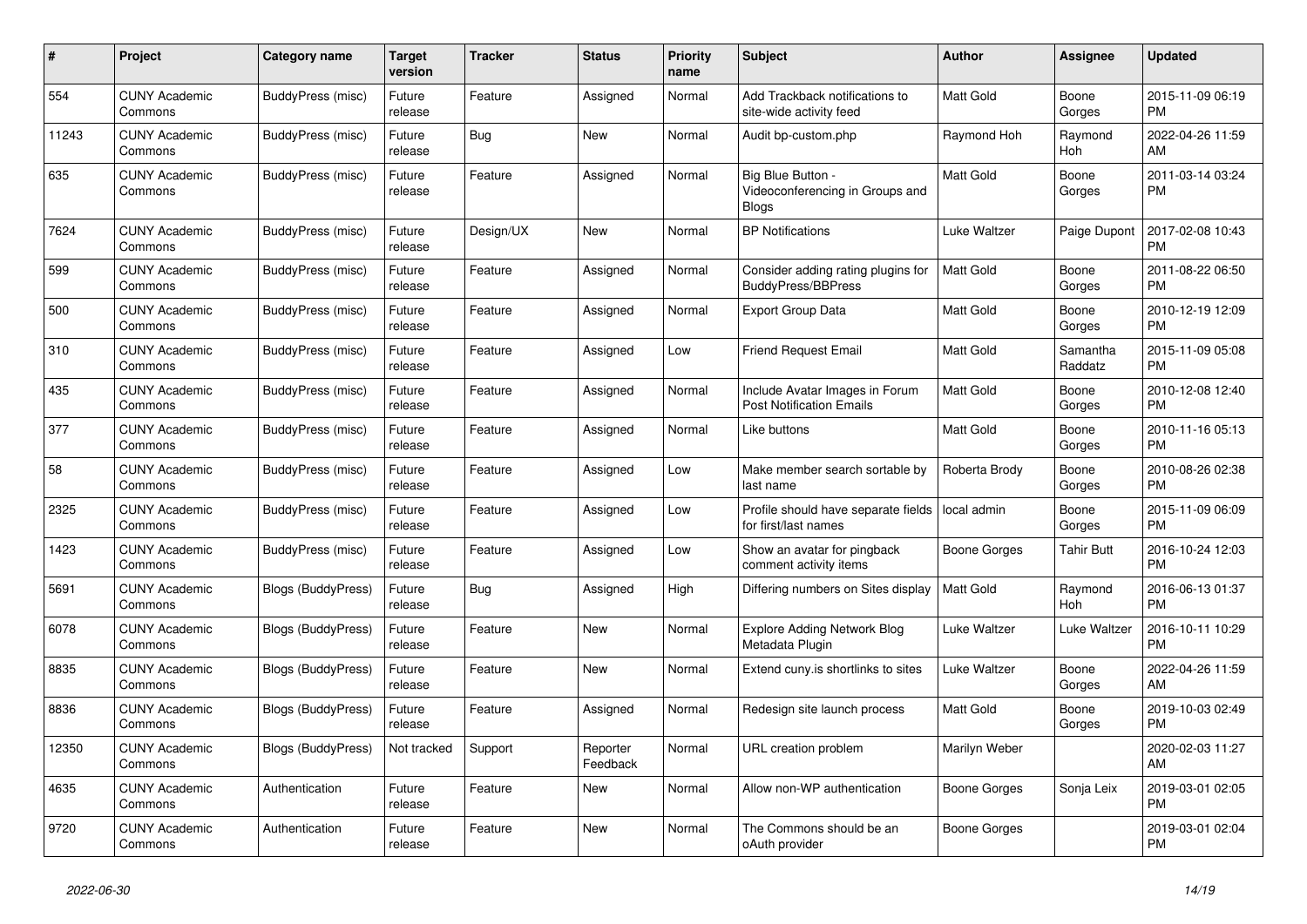| #     | Project                         | <b>Category name</b> | <b>Target</b><br>version | <b>Tracker</b> | <b>Status</b>        | Priority<br>name | <b>Subject</b>                                                                            | Author                  | <b>Assignee</b>     | <b>Updated</b>                |
|-------|---------------------------------|----------------------|--------------------------|----------------|----------------------|------------------|-------------------------------------------------------------------------------------------|-------------------------|---------------------|-------------------------------|
| 7022  | <b>CUNY Academic</b><br>Commons | Announcements        | Future<br>release        | <b>Bug</b>     | <b>New</b>           | Normal           | Sitewide announcements should<br>be displayed on, and dismissable<br>from, mapped domains | <b>Boone Gorges</b>     | Boone<br>Gorges     | 2018-03-22 10:18<br>AM        |
| 5581  | <b>CUNY Academic</b><br>Commons | Analytics            | Future<br>release        | Feature        | Assigned             | Normal           | Explore alternatives to Google<br>Analytics                                               | <b>Matt Gold</b>        | Valerie<br>Townsend | 2020-04-17 03:12<br>PM.       |
| 15210 | <b>CUNY Academic</b><br>Commons | Analytics            | Not tracked              | Design/UX      | New                  | Normal           | Google Analytics improvements                                                             | Colin McDonald          | Boone<br>Gorges     | 2022-05-24 10:47<br>AM        |
| 5679  | <b>CUNY Academic</b><br>Commons | Analytics            | Not tracked              | Feature        | <b>New</b>           | Normal           | Logged In Users for GA                                                                    | Valerie Townsend        | Valerie<br>Townsend | 2016-06-11 09:49<br>AM        |
| 4972  | <b>CUNY Academic</b><br>Commons | Analytics            | Not tracked              | Bug            | <b>New</b>           | Normal           | <b>Newsletter Analytics</b>                                                               | Stephen Real            | Matt Gold           | 2015-12-09 12:54<br><b>PM</b> |
| 4070  | <b>CUNY Academic</b><br>Commons | Analytics            | Not tracked              | Support        | Assigned             | Normal           | Request for JITP site analytics                                                           | <b>Matt Gold</b>        | Seth Persons        | 2016-02-23 03:09<br><b>PM</b> |
| 1460  | <b>CUNY Academic</b><br>Commons | Analytics            | Future<br>release        | Feature        | Assigned             | Normal           | Update System Report                                                                      | <b>Brian Foote</b>      | Boone<br>Gorges     | 2015-11-09 06:13<br><b>PM</b> |
| 8900  | <b>CUNY Academic</b><br>Commons | Accessibility        | Future<br>release        | Feature        | Assigned             | Normal           | Look into tools to enforce<br>accessibility in WP environment                             | Matt Gold               | Boone<br>Gorges     | 2022-04-26 11:59<br>AM        |
| 8901  | <b>CUNY Academic</b><br>Commons | Accessibility        | Future<br>release        | Feature        | Assigned             | Normal           | Theme analysis for accessibility                                                          | <b>Matt Gold</b>        | Boone<br>Gorges     | 2022-04-26 11:59<br>AM        |
| 10839 | <b>CUNY Academic</b><br>Commons | About page           | Not tracked              | Support        | New                  | Normal           | <b>Mission Statement Needs</b><br>Revision                                                | scott voth              | Matt Gold           | 2018-12-26 10:58<br>AM        |
| 2666  | <b>CUNY Academic</b><br>Commons | About page           | Not tracked              | Documentation  | Assigned             | Normal           | <b>Update About Text</b>                                                                  | Chris Stein             | Luke Waltzer        | 2016-03-04 11:19<br>AM        |
| 12352 | <b>CUNY Academic</b><br>Commons |                      | Not tracked              | Support        | <b>New</b>           | Normal           | "posts list" page builder block<br>option                                                 | Marilyn Weber           |                     | 2020-02-03 01:29<br><b>PM</b> |
| 11848 | <b>CUNY Academic</b><br>Commons |                      | Not tracked              | Support        | Hold                 | Normal           | a Dean of Faculty wants to share<br>a large file                                          | Marilyn Weber           |                     | 2019-09-24 08:44<br>AM        |
| 13034 | <b>CUNY Academic</b><br>Commons |                      | Not tracked              | Support        | Reporter<br>Feedback | Normal           | a site is asking people to join the<br>Commons to get a download                          | Marilyn Weber           |                     | 2020-07-12 07:23<br>AM        |
| 13255 | <b>CUNY Academic</b><br>Commons |                      | Not tracked              | Support        | Reporter<br>Feedback | Normal           | Accessibility problems                                                                    | Marilyn Weber           |                     | 2020-09-01 05:48<br><b>PM</b> |
| 16307 | <b>CUNY Academic</b><br>Commons |                      |                          | Bug            | New                  | Normal           | Add brief messaging to<br>accept/decline group membership<br>requests                     | <b>Matt Gold</b>        | Boone<br>Gorges     | 2022-06-27 06:13<br><b>PM</b> |
| 2573  | <b>NYCDH Community</b><br>Site  |                      |                          | Feature        | Reporter<br>Feedback | Normal           | Add dh nyc twitter list feed to site                                                      | <b>Mark Newton</b>      | Matt Gold           | 2013-05-16 11:42<br><b>PM</b> |
| 2571  | NYCDH Community<br>Site         |                      |                          | Feature        | Assigned             | Normal           | Add Google custom search box to<br>homepage                                               | Mark Newton             | Raymond<br>Hoh      | 2013-05-18 07:49<br><b>PM</b> |
| 16290 | <b>CUNY Academic</b><br>Commons |                      |                          | Feature        | Reporter<br>Feedback | Normal           | Add Table Of Contents Block<br>plug-in                                                    | Raffi<br>Khatchadourian |                     | 2022-06-24 10:26<br>AM        |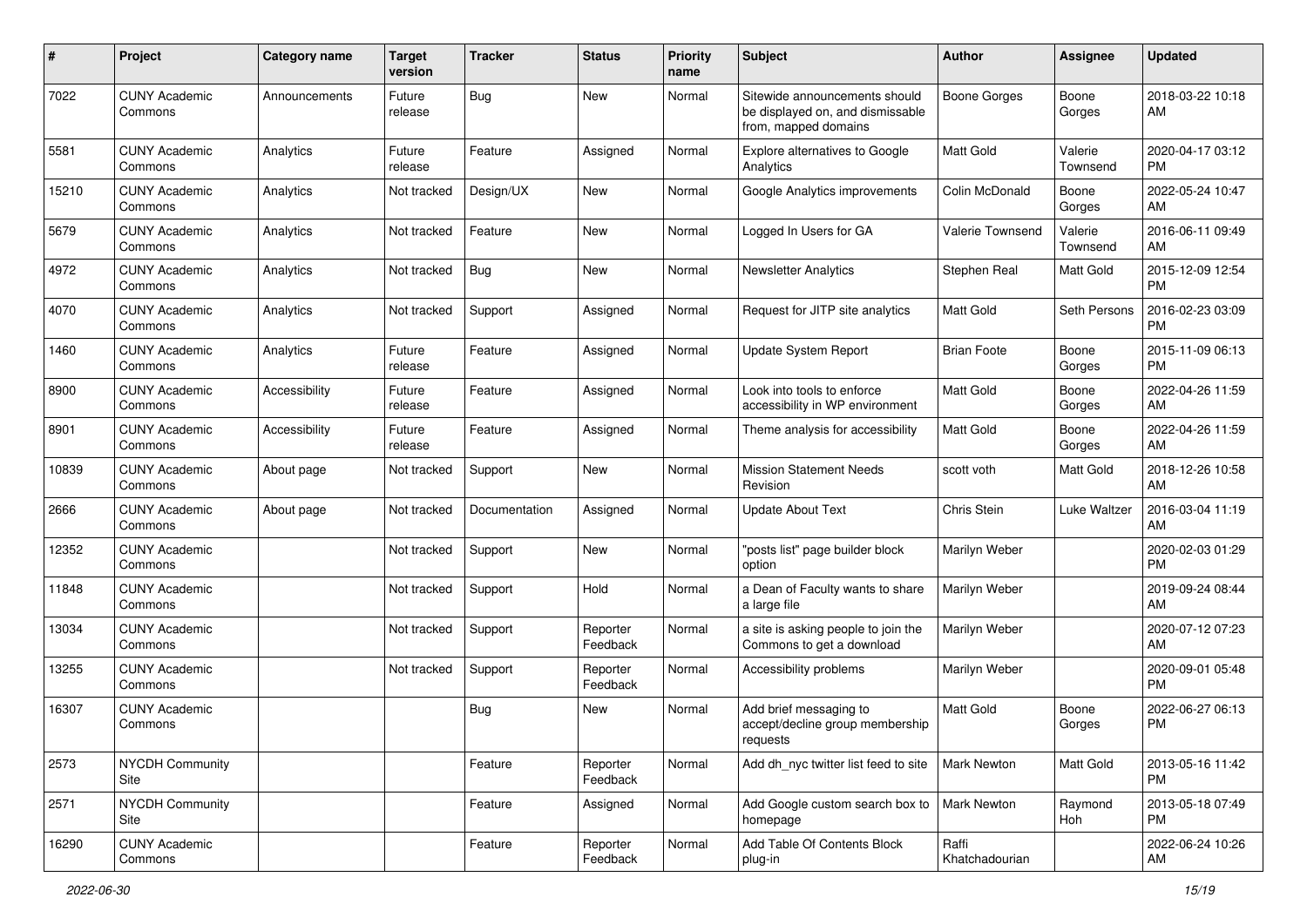| #     | Project                                                                 | <b>Category name</b> | <b>Target</b><br>version | <b>Tracker</b> | <b>Status</b>        | <b>Priority</b><br>name | <b>Subject</b>                                                                        | <b>Author</b>           | Assignee            | <b>Updated</b>                |
|-------|-------------------------------------------------------------------------|----------------------|--------------------------|----------------|----------------------|-------------------------|---------------------------------------------------------------------------------------|-------------------------|---------------------|-------------------------------|
| 2574  | <b>NYCDH Community</b><br>Site                                          |                      |                          | Feature        | Assigned             | Normal                  | Add Way to Upload Files to<br>Groups                                                  | <b>Mark Newton</b>      | Raymond<br>Hoh      | 2013-05-18 07:46<br><b>PM</b> |
| 15613 | <b>CUNY Academic</b><br>Commons                                         |                      | 2.0.3                    | Feature        | Reporter<br>Feedback | Normal                  | Adding "Passster" plugin                                                              | Laurie Hurson           |                     | 2022-06-29 11:32<br>AM        |
| 14504 | <b>CUNY Academic</b><br>Commons                                         |                      | Not tracked              | Publicity      | Reporter<br>Feedback | Normal                  | Adding showcases to home page<br>menu                                                 | Laurie Hurson           | Boone<br>Gorges     | 2022-01-19 03:26<br><b>PM</b> |
| 11393 | <b>CUNY Academic</b><br>Commons                                         |                      | Not tracked              | Publicity      | <b>New</b>           | Normal                  | After 1.15 release, ceate a hero<br>slide and post about adding a site<br>to a group  | scott voth              | Patrick<br>Sweeney  | 2019-05-14 10:32<br>AM        |
| 15370 | <b>CUNY Academic</b><br>Commons                                         |                      |                          | Support        | Reporter<br>Feedback | Normal                  | All-in-One Event Calendar?                                                            | Marilyn Weber           |                     | 2022-02-17 11:03<br><b>AM</b> |
| 15176 | <b>CUNY Academic</b><br>Commons                                         |                      | Not tracked              | Support        | Reporter<br>Feedback | Normal                  | Archiving Q Writing & Old<br>Wordpress Sites on the Commons                           | Laurie Hurson           |                     | 2022-02-08 10:28<br><b>AM</b> |
| 11787 | <b>CUNY Academic</b><br>Commons                                         |                      | Not tracked              | Support        | Reporter<br>Feedback | Normal                  | automated comments notifications<br>on ZenDesk                                        | Marilyn Weber           |                     | 2019-08-26 06:18<br><b>PM</b> |
| 15923 | <b>CUNY Academic</b><br>Commons                                         |                      | Not tracked              | Feature        | Reporter<br>Feedback | Normal                  | <b>Bellows Plugin Adjustments</b>                                                     | Laurie Hurson           |                     | 2022-04-20 10:10<br>AM        |
| 12911 | <b>CUNY Academic</b><br>Commons                                         |                      | Not tracked              | Feature        | <b>New</b>           | Normal                  | Block access to xmlrpc.php based<br>on User-Agent                                     | Boone Gorges            | Boone<br>Gorges     | 2020-06-09 05:12<br><b>PM</b> |
| 16294 | <b>CUNY Academic</b><br>Commons                                         |                      |                          | <b>Bug</b>     | <b>New</b>           | Urgent                  | CAC is down                                                                           | Raffi<br>Khatchadourian |                     | 2022-06-27 02:00<br><b>PM</b> |
| 10657 | <b>CUNY Academic</b><br>Commons                                         |                      | Not tracked              | Support        | Reporter<br>Feedback | Normal                  | child theme problems                                                                  | Marilyn Weber           |                     | 2018-11-08 01:19<br><b>PM</b> |
| 11519 | <b>CUNY Academic</b><br>Commons                                         |                      | Not tracked              | Support        | Assigned             | Normal                  | comment option not appearing                                                          | Marilyn Weber           |                     | 2019-09-24 10:28<br>AM        |
| 11149 | <b>CUNY Academic</b><br>Commons                                         |                      | Not tracked              | Support        | Reporter<br>Feedback | Normal                  | comments getting blocked                                                              | Marilyn Weber           | Raymond<br>Hoh      | 2019-03-26 11:40<br>AM        |
| 14394 | <b>CUNY Academic</b><br>Commons                                         |                      | Not tracked              | Feature        | <b>New</b>           | Normal                  | Commons News Site - redesign                                                          | scott voth              | scott voth          | 2021-09-14 10:46<br>AM        |
| 14936 | <b>CUNY Academic</b><br>Commons                                         |                      |                          | <b>Bug</b>     | <b>New</b>           | Normal                  | Commons websites blocked by<br>SPS campus network                                     | Laurie Hurson           |                     | 2021-11-03 03:57<br><b>PM</b> |
| 13949 | <b>CUNY Academic</b><br>Commons                                         |                      | Not tracked              | Bug            | <b>New</b>           | Normal                  | Continued debugging of runaway<br>MySQL connections                                   | <b>Matt Gold</b>        | Boone<br>Gorges     | 2021-09-14 10:42<br>AM        |
| 8837  | <b>CUNY Academic</b><br>Commons                                         |                      | Not tracked              | Feature        | Assigned             | Normal                  | Create a form to request info from<br>people requesting premium<br>themes and plugins | <b>Matt Gold</b>        | Marilyn<br>Weber    | 2017-11-14 03:35<br><b>PM</b> |
| 12062 | AD/O365 Transition<br>from NonMatric to<br><b>Matriculated Students</b> |                      |                          | Feature        | In Progress          | Normal                  | create solution and console<br>project                                                | Emilio Rodriguez        | Emilio<br>Rodriguez | 2019-11-12 03:56<br><b>PM</b> |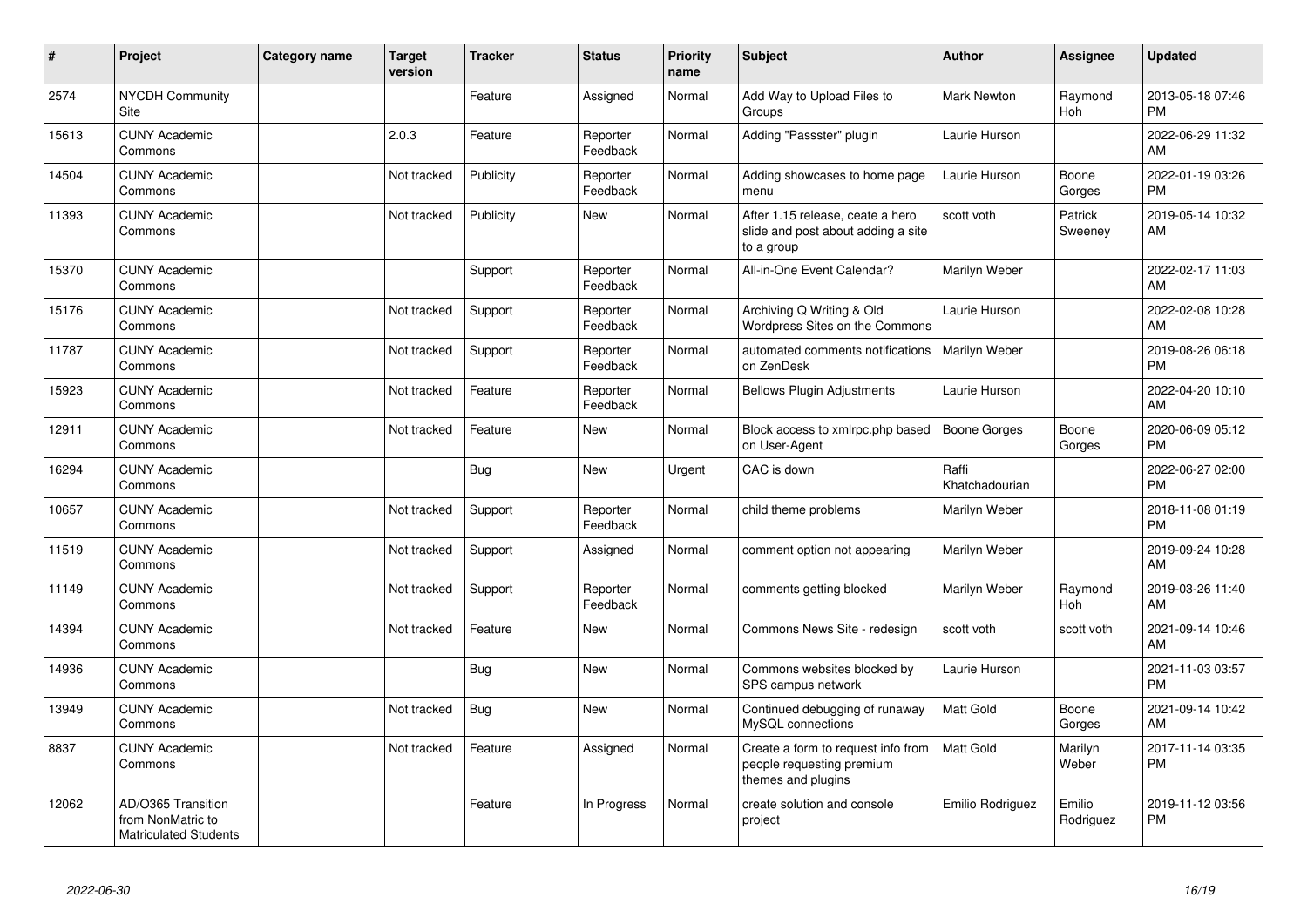| #     | Project                         | Category name | <b>Target</b><br>version | Tracker    | <b>Status</b>        | <b>Priority</b><br>name | Subject                                                                                                                                      | Author                  | <b>Assignee</b>     | <b>Updated</b>                |
|-------|---------------------------------|---------------|--------------------------|------------|----------------------|-------------------------|----------------------------------------------------------------------------------------------------------------------------------------------|-------------------------|---------------------|-------------------------------|
| 6665  | <b>CUNY Academic</b><br>Commons |               | Not tracked              | Publicity  | <b>New</b>           | Normal                  | Dead Link in 1.10 announcement<br>post                                                                                                       | Paige Dupont            | Stephen Real        | 2016-12-01 03:11<br><b>PM</b> |
| 11509 | <b>CUNY Academic</b><br>Commons |               | Not tracked              | Support    | Reporter<br>Feedback | Normal                  | deleted Page causing a Menu<br>problem?                                                                                                      | Marilyn Weber           |                     | 2019-06-04 09:54<br>AM        |
| 15260 | <b>CUNY Academic</b><br>Commons |               |                          | Support    | Reporter<br>Feedback | Normal                  | Diacritical markings   European<br><b>Stages</b>                                                                                             | Marilyn Weber           |                     | 2022-02-04 08:16<br>AM        |
| 14940 | <b>CUNY Academic</b><br>Commons |               |                          | Bug        | <b>New</b>           | Normal                  | Discrepancy between Commons<br>profile "sites" and actual # of sites                                                                         | Laurie Hurson           |                     | 2021-11-08 11:09<br>AM        |
| 9207  | <b>CUNY Academic</b><br>Commons |               | Future<br>release        | Support    | Reporter<br>Feedback | Normal                  | display dashboards made in<br>Tableau?                                                                                                       | Marilyn Weber           | Boone<br>Gorges     | 2018-04-10 10:42<br>AM        |
| 16092 | <b>CUNY Academic</b><br>Commons |               | Future<br>release        | Feature    | Hold                 | Normal                  | Don't show main site in Site<br>search results                                                                                               | <b>Boone Gorges</b>     | Boone<br>Gorges     | 2022-05-17 03:12<br><b>PM</b> |
| 12198 | <b>CUNY Academic</b><br>Commons |               | Not tracked              | Bug        | Reporter<br>Feedback | Normal                  | Duplicate listing in My Sites                                                                                                                | Tom Harbison            |                     | 2019-12-09 05:50<br><b>PM</b> |
| 15655 | <b>CUNY Academic</b><br>Commons |               | 2.0.3                    | Support    | Reporter<br>Feedback | Normal                  | Event Aggregator plugin?                                                                                                                     | Marilyn Weber           |                     | 2022-06-29 11:32<br>AM        |
| 15565 | <b>CUNY Academic</b><br>Commons |               |                          | Support    | New                  | Normal                  | Events - send updates to an email<br>listserv                                                                                                | Marilyn Weber           |                     | 2022-03-10 01:06<br><b>PM</b> |
| 14398 | <b>CUNY Academic</b><br>Commons |               | Not tracked              | Support    | Reporter<br>Feedback | Normal                  | Events plug-in notification problem                                                                                                          | Marilyn Weber           |                     | 2021-05-11 11:21<br>AM        |
| 4235  | <b>CUNY Academic</b><br>Commons |               | Not tracked              | Design/UX  | Assigned             | Normal                  | Explore user experience around<br>comments on forum topics vs docs                                                                           | <b>Matt Gold</b>        | Samantha<br>Raddatz | 2015-07-21 10:23<br>AM        |
| 11879 | <b>CUNY Academic</b><br>Commons |               | Not tracked              | Bug        | <b>New</b>           | Normal                  | Hypothesis comments appearing<br>on multiple, different pdfs across<br>blogs                                                                 | Laurie Hurson           | Laurie Hurson       | 2019-09-19 02:39<br><b>PM</b> |
| 11131 | <b>CUNY Academic</b><br>Commons |               | Future<br>release        | Feature    | Reporter<br>Feedback | Normal                  | Image Annotation Plugins                                                                                                                     | Laurie Hurson           |                     | 2019-02-26 11:33<br>AM        |
| 14792 | <b>CUNY Academic</b><br>Commons |               |                          | Bug        | New                  | Normal                  | Inconsistent email notifications<br>from gravity forms                                                                                       | Raffi<br>Khatchadourian |                     | 2021-10-04 01:50<br><b>PM</b> |
| 2577  | <b>NYCDH Community</b><br>Site  |               |                          | Feature    | Assigned             | Low                     | Investigate Potential to Add Links<br>to the Forum                                                                                           | Mark Newton             | Alex Gil            | 2013-05-16 09:40<br><b>PM</b> |
| 9908  | <b>CUNY Academic</b><br>Commons |               | Not tracked              | Feature    | <b>New</b>           | Normal                  | Is it possible to send email<br>updates to users (or an email<br>address not on the list) for only a<br>single page AFTER being<br>prompted? | <b>Michael Shields</b>  | scott voth          | 2018-06-11 01:34<br>PM        |
| 2618  | <b>NYCDH Community</b><br>Site  |               |                          | Bug        | Assigned             | Low                     | Mark blogs as spam when created   Matt Gold<br>by users marked as spam                                                                       |                         | Boone<br>Gorges     | 2013-06-09 11:38<br><b>PM</b> |
| 15757 | <b>CUNY Academic</b><br>Commons |               |                          | <b>Bug</b> | New                  | Normal                  | Members # do not match                                                                                                                       | Laurie Hurson           |                     | 2022-03-30 04:52<br><b>PM</b> |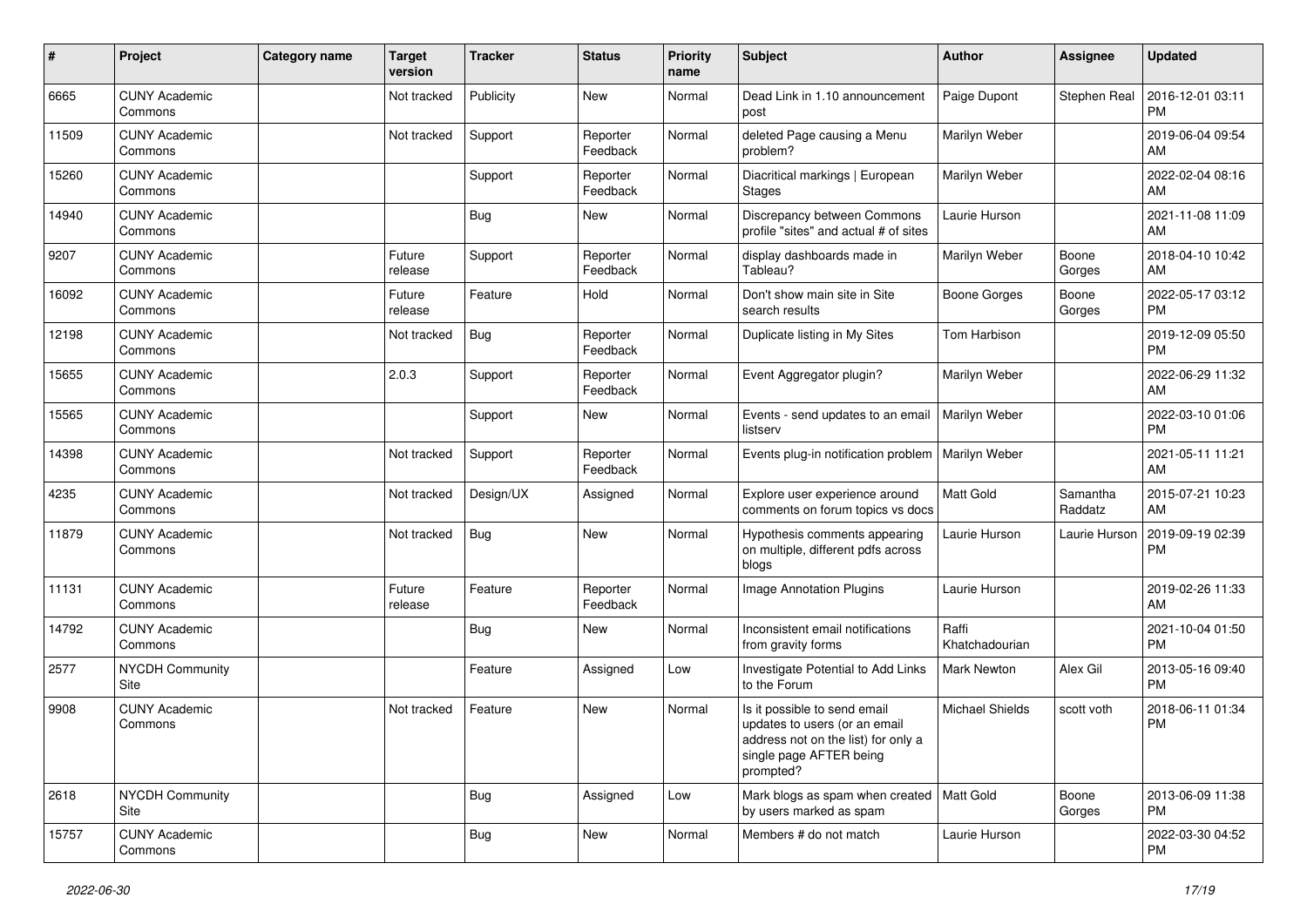| #     | Project                         | <b>Category name</b> | <b>Target</b><br>version | <b>Tracker</b> | <b>Status</b>        | Priority<br>name | <b>Subject</b>                                                    | <b>Author</b>        | <b>Assignee</b>   | <b>Updated</b>                |
|-------|---------------------------------|----------------------|--------------------------|----------------|----------------------|------------------|-------------------------------------------------------------------|----------------------|-------------------|-------------------------------|
| 11392 | <b>CUNY Academic</b><br>Commons |                      | Future<br>release        | Bug            | <b>New</b>           | Normal           | Migrate users away from<br><b>StatPress</b>                       | Boone Gorges         |                   | 2019-04-23 03:53<br><b>PM</b> |
| 8992  | <b>NYCDH Community</b><br>Site  |                      |                          | <b>Bug</b>     | Assigned             | Normal           | Multiple RBE error reports                                        | <b>Matt Gold</b>     | Raymond<br>Hoh    | 2017-12-11 05:43<br><b>PM</b> |
| 11968 | JustPublics@365<br>MediaCamp    |                      |                          | Feature        | <b>New</b>           | Normal           | Nanoscience Retractable Display<br>Unit                           | Donald Cherry        | Bonnie<br>Eissner | 2021-02-19 08:50<br>AM        |
| 15169 | <b>CUNY Academic</b><br>Commons |                      | 2.0.3                    | Support        | Reporter<br>Feedback | Normal           | new Prelude website zipfiles for<br>custom theme and other files. | Marilyn Weber        |                   | 2022-06-29 11:32<br>AM        |
| 10678 | <b>CUNY Academic</b><br>Commons |                      | Not tracked              | <b>Bug</b>     | Reporter<br>Feedback | High             | Newsletter Plugin Not Sending<br><b>Out Newsletters</b>           | Mark Webb            | Boone<br>Gorges   | 2019-09-16 09:38<br><b>PM</b> |
| 10262 | <b>CUNY Academic</b><br>Commons |                      | Not tracked              | Bug            | Reporter<br>Feedback | Normal           | Newsletter Plugin: Broken Image<br>at Bottom of All Newsletters   | Mark Webb            | Raymond<br>Hoh    | 2018-08-30 05:17<br><b>PM</b> |
| 12436 | <b>CUNY Academic</b><br>Commons |                      | Not tracked              | Bug            | Assigned             | Normal           | Nightly system downtime                                           | Boone Gorges         |                   | 2020-08-01 09:30<br>AM        |
| 15045 | <b>CUNY Academic</b><br>Commons |                      |                          | Support        | <b>New</b>           | Normal           | no result for KCeL in the search<br>box on the commons            | Marilyn Weber        |                   | 2021-12-10 11:29<br>AM        |
| 12004 | <b>CUNY Academic</b><br>Commons |                      | Not tracked              | Support        | Reporter<br>Feedback | Normal           | Notifications for spam blog<br>comments                           | Gina Cherry          | Raymond<br>Hoh    | 2019-11-01 12:05<br><b>PM</b> |
| 14475 | <b>CUNY Academic</b><br>Commons |                      | Not tracked              | Publicity      | <b>New</b>           | Normal           | <b>OER Showcase Page</b>                                          | Laurie Hurson        | Laurie Hurson     | 2021-09-14 10:46<br>AM        |
| 8607  | <b>CUNY Academic</b><br>Commons |                      | Not tracked              | Support        | <b>New</b>           | Normal           | Paypal?                                                           | Marilyn Weber        | Matt Gold         | 2018-05-15 01:37<br><b>PM</b> |
| 2612  | <b>CUNY Academic</b><br>Commons |                      | Not tracked              | Publicity      | Assigned             | Normal           | Pinterest site for the Commons                                    | local admin          | Sarah<br>Morgano  | 2016-03-04 11:19<br>AM        |
| 14629 | <b>CUNY Academic</b><br>Commons |                      | Not tracked              | Bug            | Reporter<br>Feedback | Normal           | Possible Post Order Bug?                                          | <b>Syelle Graves</b> |                   | 2021-09-14 10:47<br>AM        |
| 11771 | <b>CUNY Academic</b><br>Commons |                      | Not tracked              | Support        | Reporter<br>Feedback | Normal           | post displays in sections                                         | Marilyn Weber        |                   | 2019-08-20 10:34<br>AM        |
| 13912 | <b>CUNY Academic</b><br>Commons |                      | Not tracked              | Feature        | Hold                 | Low              | posting "missed schedule"                                         | Marilyn Weber        |                   | 2021-02-23 10:46<br>AM        |
| 14900 | <b>CUNY Academic</b><br>Commons |                      | Not tracked              | Support        | Reporter<br>Feedback | Normal           | previous theme?                                                   | Marilyn Weber        |                   | 2021-10-25 10:31<br>AM        |
| 13286 | <b>CUNY Academic</b><br>Commons |                      | Not tracked              | Support        | <b>New</b>           | Normal           | problem connecting with<br>WordPress app                          | Marilyn Weber        | Raymond<br>Hoh    | 2020-09-08 11:16<br>AM        |
| 15685 | <b>CUNY Academic</b><br>Commons |                      |                          | Support        | <b>New</b>           | High             | problem with chrome?                                              | Marilyn Weber        |                   | 2022-04-25 03:40<br><b>PM</b> |
| 14842 | <b>CUNY Academic</b><br>Commons |                      | Not tracked              | Support        | Reporter<br>Feedback | Normal           | Question about widgets and block<br>editor                        | Gina Cherry          |                   | 2021-10-06 03:01<br><b>PM</b> |